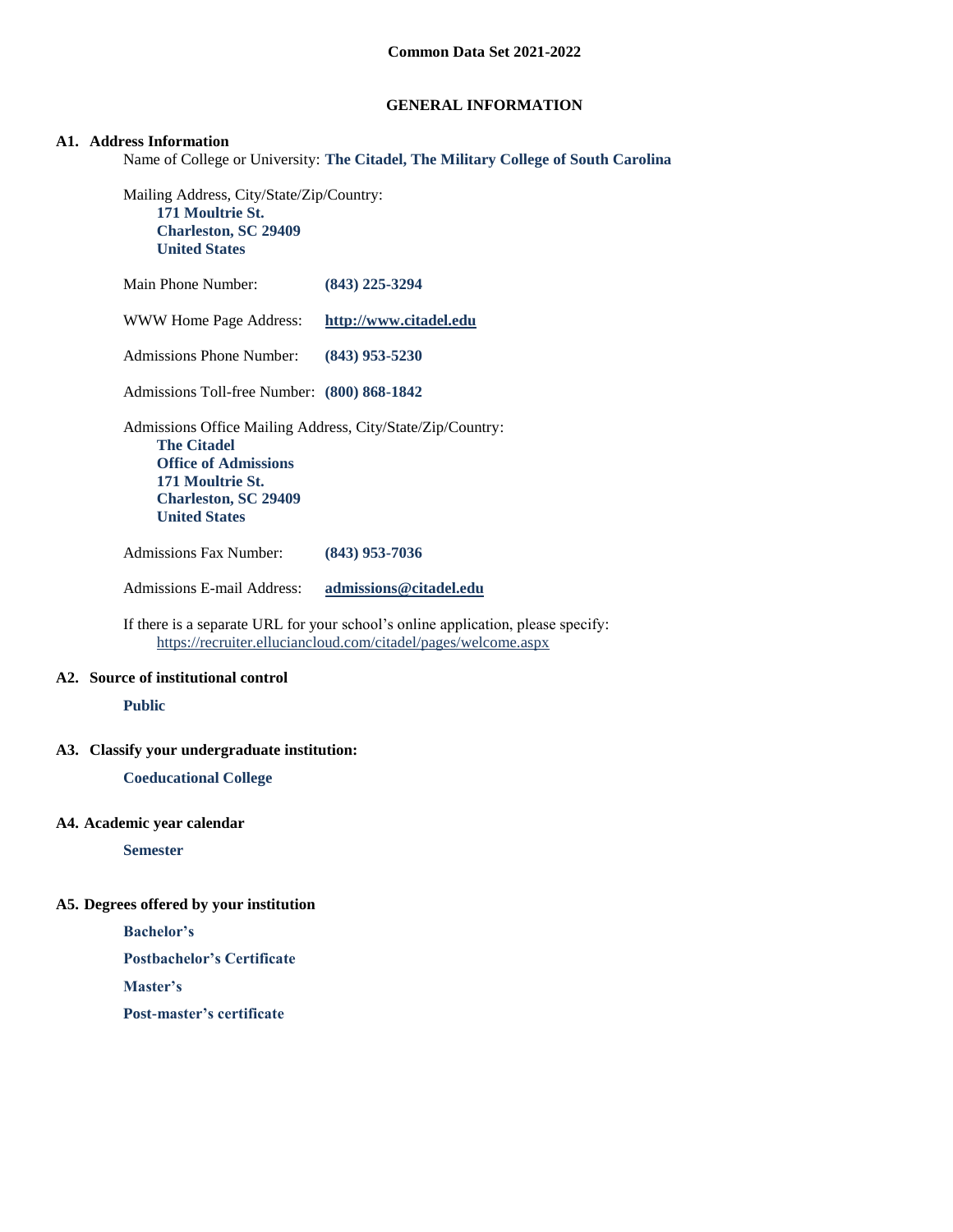# **B. ENROLLMENT AND PERSISTENCE**

**B1. Institutional Enrollment—Men and Women** Provide numbers of students for each of the following categories as of the institution's official fall reporting date or as of October 15, 2021. Note: Report students formerly designated as "first professional" in the graduate cells.

|                                                        | <b>FULL-TIME</b> |                  | <b>PART-TIME</b>        |          |
|--------------------------------------------------------|------------------|------------------|-------------------------|----------|
|                                                        | Men              | Women            | Men                     | Women    |
| <b>Undergraduates</b>                                  |                  |                  |                         |          |
| Degree-seeking, first-time<br>freshmen                 | 496              | 69               | $\mathbf{1}$            | $\bf{0}$ |
| Other first-year, degree-<br>seeking                   | 78               | 11               | $\mathbf{1}$            | $\bf{0}$ |
| All other degree-seeking                               | 1,635            | 223              | 120                     | 48       |
| Total degree-seeking                                   | 2,209            | 303              | 122                     | 48       |
| All other undergraduates<br>enrolled in credit courses | $\boldsymbol{0}$ | $\boldsymbol{0}$ | 17                      | 19       |
| Total undergraduates                                   | 2,209            | 303              | 139                     | 67       |
| <b>Graduate</b>                                        |                  |                  |                         |          |
| Degree-seeking, first-time                             | 24               | 27               | 97                      | 78       |
| All other degree-seeking                               | 63               | 71               | 300                     | 295      |
| All other graduates enrolled<br>in credit courses      | $\bf{0}$         | $\bf{0}$         | $\overline{\mathbf{4}}$ | 16       |
| Total graduate                                         | 87               | 98               | 401                     | 389      |

Total all undergraduates: **2,718**

Total all graduate: **975**

GRAND TOTAL ALL STUDENTS: **3,693**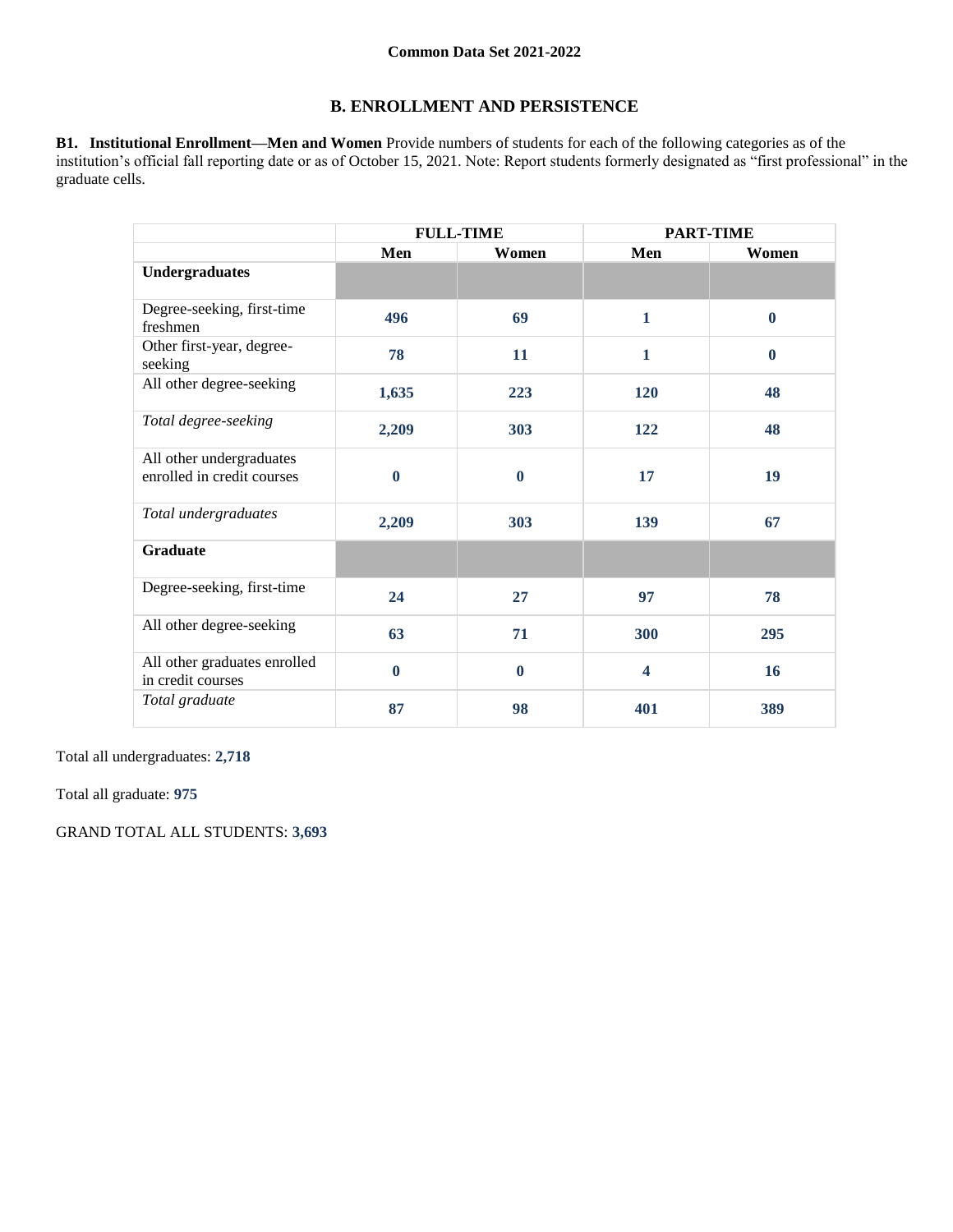**B2. Enrollment by Racial/Ethnic Category.** Provide numbers of undergraduate students for each of the following categories as of the institution's official fall reporting date or as of October 15, 2021. Include international students only in the category "Nonresident aliens." Complete the "Total Undergraduates" column only if you cannot provide data for the first two columns. Report as your institution reports to IPEDS: persons who are Hispanic should be reported only on the Hispanic line, not under any race, and persons who are non-Hispanic multi-racial should be reported only under "Two or more races."

|                                                            | Degree-seeking<br><b>First-time First year</b> | Degree-seeking<br><b>Undergraduates</b><br>(include first-time<br>first-year) | <b>Total</b><br><b>Undergraduates</b><br>(both degree- and non-<br>degree-seeking) |
|------------------------------------------------------------|------------------------------------------------|-------------------------------------------------------------------------------|------------------------------------------------------------------------------------|
| Nonresident aliens                                         | 10                                             | 20                                                                            | 30                                                                                 |
| Hispanic/Latino                                            | 48                                             | 154                                                                           | 202                                                                                |
| <b>Black or African American, non-</b><br>Hispanic         | 44                                             | 138                                                                           | 182                                                                                |
| White, non-Hispanic                                        | 426                                            | 1,617                                                                         | 2,043                                                                              |
| American Indian or Alaska Native, non-<br><b>Hispanic</b>  | 3                                              | 7                                                                             | <b>10</b>                                                                          |
| Asian, non-Hispanic                                        | 7                                              | 40                                                                            | 47                                                                                 |
| Native Hawaiian or other Pacific<br>Islander, non-Hispanic |                                                | 5                                                                             | 6                                                                                  |
| Two or more races, non-Hispanic                            | 21                                             | 109                                                                           | 130                                                                                |
| Race and/or ethnicity unknown                              | 6                                              | 26                                                                            | 32                                                                                 |
| Total                                                      | 566                                            | 2,116                                                                         | 2,682                                                                              |

### **Persistence**

#### **B3. Number of degrees awarded by your institution from July 1, 2020, to June 30, 2021.**

| Bachelor's degrees          | 697 |
|-----------------------------|-----|
| Postbachelor's certificates | 60  |
| Master's degrees            | 282 |
| Post-master's certificates  | 13  |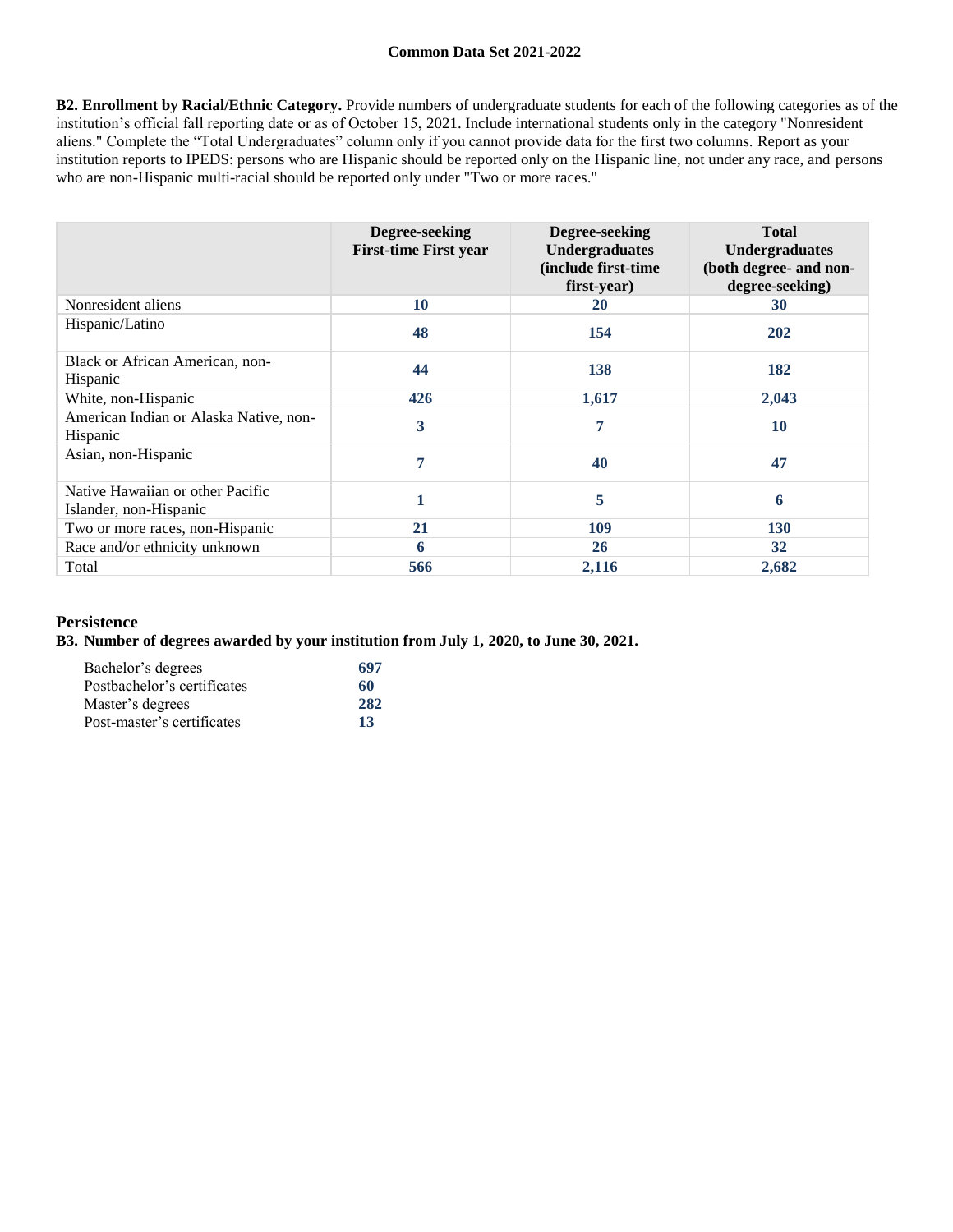## **Graduation Rates**

The items in this section correspond to data elements collected by the IPEDS Web-based Data Collection System's Graduation Rate Survey (GRS). For complete instructions and definitions of data elements, see the IPEDS GRS Forms and Instructions for the 2021-22 Survey.

|                                                                                                                                                                                                                                                                              | <b>Recipients of</b><br>a Federal Pell<br>Grant | <b>Recipients of a</b><br><b>Subsidized Stafford</b><br>Loan who did not<br>receive a Pell Grant | <b>Students who did</b><br>not receive either a<br>Pell Grant or a<br>subsidized Stafford<br>Loan | <b>Total (sum</b><br>of 3<br>columns to<br>the left) |
|------------------------------------------------------------------------------------------------------------------------------------------------------------------------------------------------------------------------------------------------------------------------------|-------------------------------------------------|--------------------------------------------------------------------------------------------------|---------------------------------------------------------------------------------------------------|------------------------------------------------------|
| A - Initial 2014 cohort of first-time, full-time,<br>bachelor's (or equivalent) degree-seeking<br>undergraduate students                                                                                                                                                     | 166                                             | 156                                                                                              | 296                                                                                               | 618                                                  |
| B - Of the initial 2014 cohort, how many did not<br>persist and did not graduate for the following<br>reasons: deceased, permanently disabled, armed<br>forces, foreign aid service of the federal<br>government, or official church missions; total<br>allowable exclusions | 1                                               | $\boldsymbol{0}$                                                                                 | 3                                                                                                 | 4                                                    |
| C - Final 2014 cohort, after adjusting for<br>allowable exclusions                                                                                                                                                                                                           | 165                                             | 156                                                                                              | 293                                                                                               | 614                                                  |
| D - Of the initial 2014 cohort, how many<br>completed the program in four years or less (by<br>Aug. 31, 2018)                                                                                                                                                                | 91                                              | 106                                                                                              | 204                                                                                               | 401                                                  |
| E - Of the initial 2014 cohort, how many<br>completed the program in more than four years<br>but in five years or less (after Aug. 31, 2018 and<br>by Aug. 31, 2019)                                                                                                         | 9                                               | 8                                                                                                | 12                                                                                                | 29                                                   |
| F - Of the initial 2014 cohort, how many<br>completed the program in more than five years<br>but in six years or less (after Aug. 31, 2019 and<br>by Aug. 31, 2020)                                                                                                          | 5                                               | $\overline{2}$                                                                                   | 3                                                                                                 | 10                                                   |
| G - Total graduating within six years (sum of<br>lines $D, E, and F$                                                                                                                                                                                                         | 105                                             | 116                                                                                              | 219                                                                                               | 440                                                  |
| H - Six-year graduation rate for 2014 cohort (G<br>divided by $C$ )                                                                                                                                                                                                          | 64%                                             | 74%                                                                                              | 75%                                                                                               | 72%                                                  |

#### **Fall 2014 Cohort**

### **Retention Rates**

Report for the cohort of all full-time, first-time bachelor's (or equivalent) degree-seeking undergraduate students who entered in Fall 2020 (or the preceding summer term). The initial cohort may be adjusted for students who departed for the following reasons: death, permanent disability, or service in the armed forces, foreign aid service of the federal government or official church missions. No other adjustments to the initial cohort should be made.

**B22.** For the cohort of all full-time bachelor's (or equivalent) degree-seeking undergraduate students who entered your institution as freshmen in Fall 2020 (or the preceding summer term), what percentage was enrolled at your institution as of the date your institution calculates its official enrollment in Fall 2021? **86%**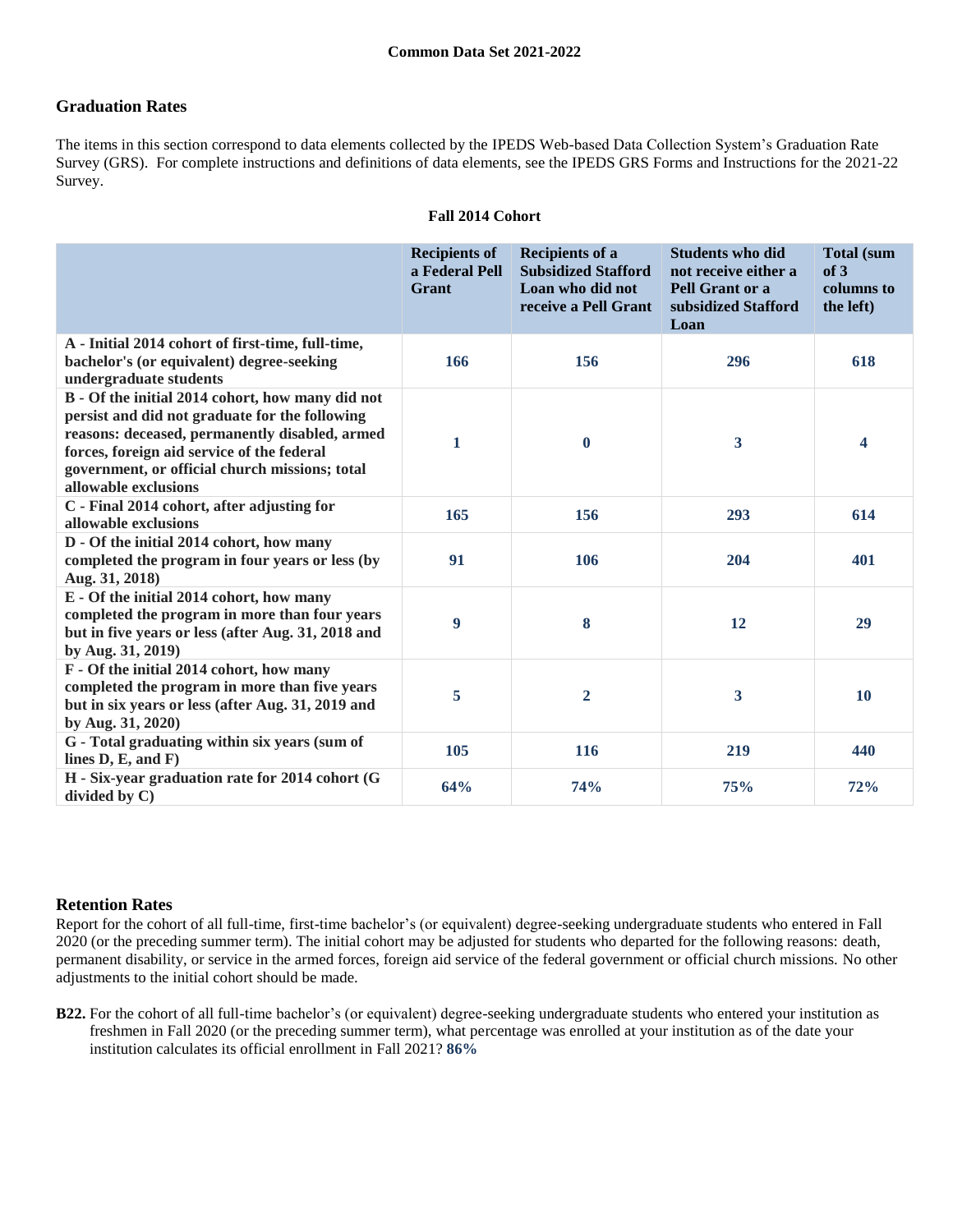### **C. FIRST-TIME, FIRST-YEAR (FRESHMAN) ADMISSION**

### **Applications**

**C1. First-time, first-year (freshman) students:** Provide the number of degree-seeking, first-time, first-year students who applied, were admitted, and enrolled (full- or part-time) in Fall 2021. Include early decision, early action, and students who began studies during summer in this cohort. Applicants should include only those students who fulfilled the requirements for consideration for admission (i.e., who completed actionable applications) and who have been notified of one of the following actions: admission, non-admission, placement on waiting list, or application withdrawn (by applicant or institution). Admitted applicants should include wait-listed students who were subsequently offered admission.

| Total first-time, first-year (freshman) men who applied<br>Total first-time, first-year (freshman) women who applied                             | 1,997<br>473 |    |
|--------------------------------------------------------------------------------------------------------------------------------------------------|--------------|----|
| Total first-time, first-year (freshman) men who were admitted<br>Total first-time, first-year (freshman) women who were admitted                 | 1,731<br>403 |    |
| Total full-time, first-time, first-year (freshman) men who enrolled 496<br>Total part-time, first-time, first-year (freshman) men who enrolled 1 |              |    |
| Total full-time, first-time, first-year (freshman) women who enrolled<br>Total part-time, first-time, first-year (freshman) women who enrolled   |              | 69 |

#### **C2. Freshman wait-listed students (students who met admission requirements but whose final admission was contingent on space availability)**

Do you have a policy of placing students on a waiting list? **Yes** If yes, please answer the questions below for Fall 2021 admissions:

Number of qualified applicants offered a place on waiting list **0** Number accepting a place on the waiting list **0** Number of wait-listed students admitted **0**

Is your waiting list ranked? **No**

#### **Admission Requirements**

#### **C3. High school completion requirement**

Check the appropriate box to identify your high school completion requirement for degree-seeking entering students:

#### **High school diploma is required and GED is accepted**

#### **C4. Does your institution require or recommend a general college-preparatory program for degree-seeking students?**

#### **Require**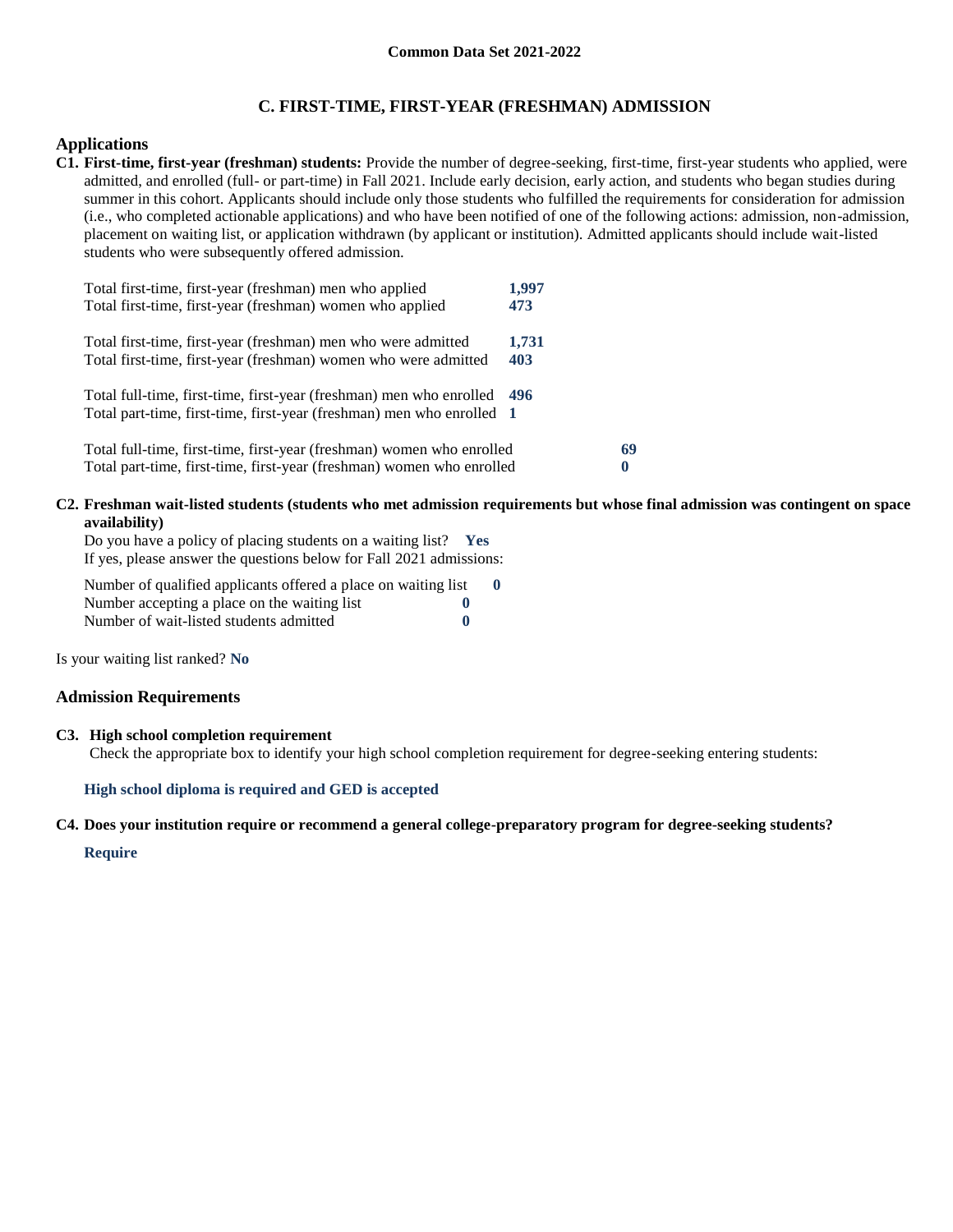**C5. Distribution of high school units required and/or recommended.** Specify the distribution of academic high school course units required and/or recommended of all or most degree-seeking students using Carnegie units (one unit equals one year of study or its equivalent). If you use a different system for calculating units, please convert.

|                                      | <b>Units Required</b> | <b>Units Recommended</b> |
|--------------------------------------|-----------------------|--------------------------|
| Total academic units                 | 20                    |                          |
| English                              | 4                     |                          |
| <b>Mathematics</b>                   |                       |                          |
| Science                              | 3                     |                          |
| Of these, units that must be lab     | 3                     |                          |
| Foreign language                     | 2                     |                          |
| Social studies                       | 3                     |                          |
| <b>History</b>                       |                       |                          |
| Academic electives                   | 2                     |                          |
| <b>Computer Science</b>              |                       |                          |
| Visual/Performing Arts               |                       |                          |
| Other (specify)<br><b>PE</b> or ROTC |                       |                          |

# **Basis for Selection**

- **C6.** Do you have an open admission policy, under which virtually all secondary school graduates or students with GED equivalency diplomas are admitted without regard to academic record, test scores, or other qualifications? **No**
- **C7. Relative importance of each of the following academic and nonacademic factors in your first-time, first-year, degree-seeking (freshman) admission decisions.**

|                                   | <b>Very Important</b> | Important    | <b>Considered</b> | <b>Not Considered</b>   |
|-----------------------------------|-----------------------|--------------|-------------------|-------------------------|
| Academic                          |                       |              |                   |                         |
| Rigor of secondary school record  | X                     |              |                   |                         |
| Class rank                        |                       |              | $\mathbf X$       |                         |
| Academic GPA                      | X                     |              |                   |                         |
| Standardized test scores          |                       |              | $\mathbf X$       |                         |
| <b>Application Essay</b>          |                       |              |                   | $\mathbf X$             |
| Recommendation                    |                       |              | $\mathbf X$       |                         |
| Nonacademic                       |                       |              |                   |                         |
| Interview                         |                       |              | X                 |                         |
| <b>Extracurricular activities</b> |                       | $\mathbf{X}$ |                   |                         |
| Talent/ability                    |                       | $\mathbf X$  |                   |                         |
| Character/personal qualities      |                       | X            |                   |                         |
| First generation                  |                       |              | $\mathbf{X}$      |                         |
| Alumni/ae relation                |                       |              | $\mathbf{X}$      |                         |
| Geographical residence            |                       |              | $\mathbf{X}$      |                         |
| State residency                   |                       | X            |                   |                         |
| Religious affiliation/commitment  |                       |              |                   | X                       |
| Racial/ethnic status              |                       |              |                   | $\overline{\mathbf{X}}$ |
| Volunteer work                    |                       |              | $\mathbf X$       |                         |
| Work experience                   |                       |              |                   | X                       |
| Level of applicant's interest     | X                     |              |                   |                         |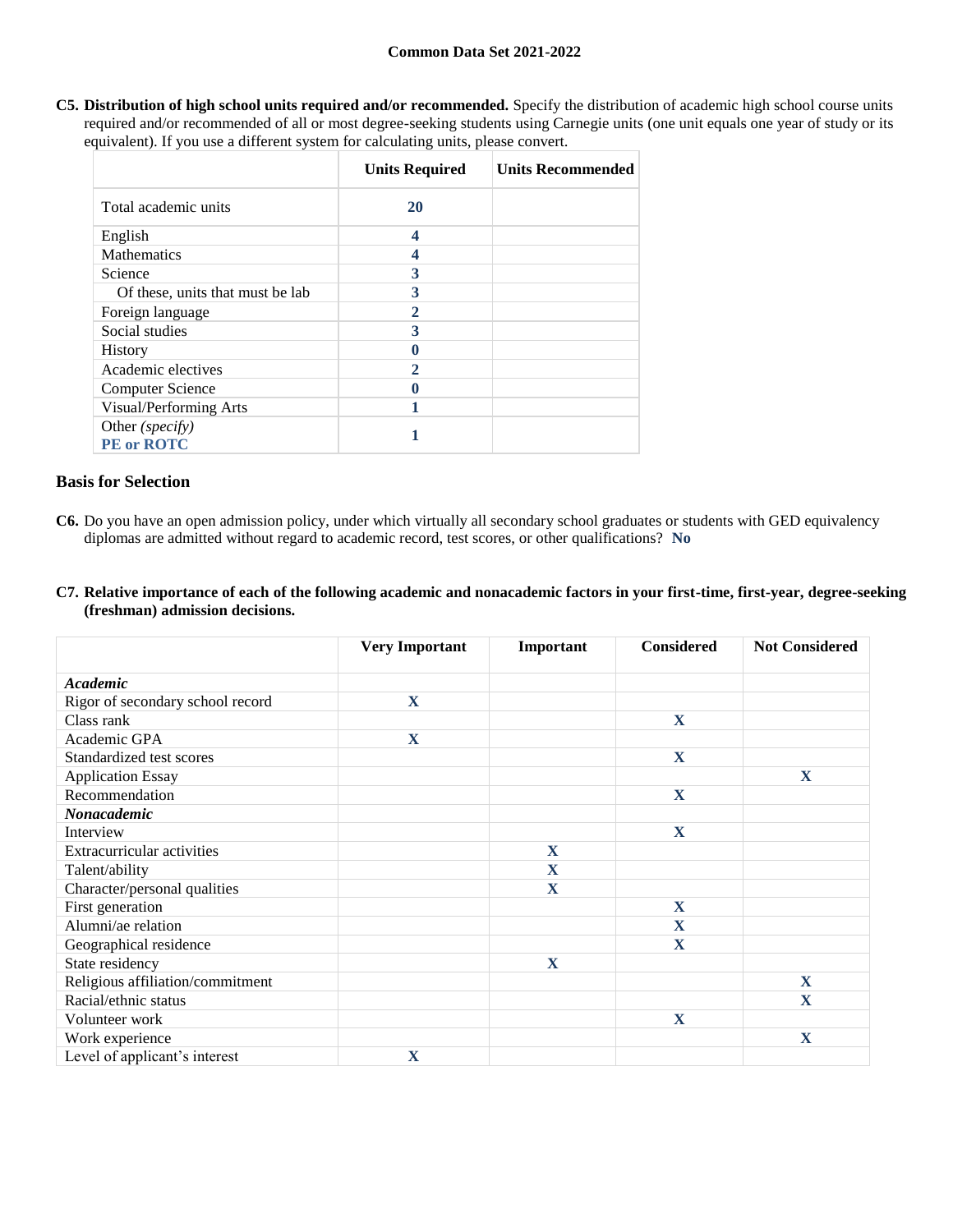# **SAT and ACT Policies**

### **C8. Entrance exams**

A. Does your institution make use of SAT, ACT, or SAT Subject Test scores in **admission** decisions for first-time, first-year, degreeseeking applicants? **Yes**

If yes, place check marks in the appropriate boxes below to reflect your institution's policies for use in admission for **Fall 2023.**

|                                  | <b>ADMISSION</b> |           |                                   |                                        |                 |
|----------------------------------|------------------|-----------|-----------------------------------|----------------------------------------|-----------------|
|                                  | Require          | Recommend | <b>Require for</b><br><b>Some</b> | <b>Consider If</b><br><b>Submitted</b> | <b>Not Used</b> |
| SAT or ACT                       |                  |           |                                   |                                        |                 |
| ACT only                         |                  |           |                                   |                                        |                 |
| SAT only                         |                  |           |                                   |                                        |                 |
| SAT and SAT Subject Tests or ACT |                  |           |                                   |                                        |                 |
| <b>SAT Subject Tests</b>         |                  |           |                                   |                                        |                 |

B. If your institution will make use of the ACT in admission decisions for first-time, first-year, degree-seeking applicants for Fall 2023 please indicate which ONE of the following applies (regardless of whether the writing score will be used in the admissions process):

#### **ACT with or without writing accepted**

If your institution will make use of the SAT in admission decisions for first-time, first-year, degree-seeking applicants for Fall 2023 please indicate which ONE of the following applies (regardless of whether the Essay score will be used in the admissions process):

#### **SAT with or without ESSAY component accepted**

C. Please indicate how your institution will use the SAT or ACT essay component; check all that apply.

|                                              | SAT essay | ACT essay |
|----------------------------------------------|-----------|-----------|
| For admission                                |           |           |
| For placement                                |           |           |
| For advising                                 |           |           |
| In place of an application essay             |           |           |
| As a validity check on the application essay |           |           |
| No college policy as of now                  |           |           |
| Not using essay component                    | X         |           |

D. In addition, does your institution use applicants' test scores for academic advising? **Yes**

- E. Latest date by which SAT or ACT scores must be received for fall-term admission Latest date by which SAT Subject Test scores must be received for fall-term admission\_\_\_\_\_\_\_\_\_
- F. If necessary, use this space to clarify your test policies (e.g., if tests are recommended for some students, or if tests are not required of some students): **Rolling Admissions: No Deadlines**
- G. Please indicate which tests your institution uses for **placement (e.g., state tests):**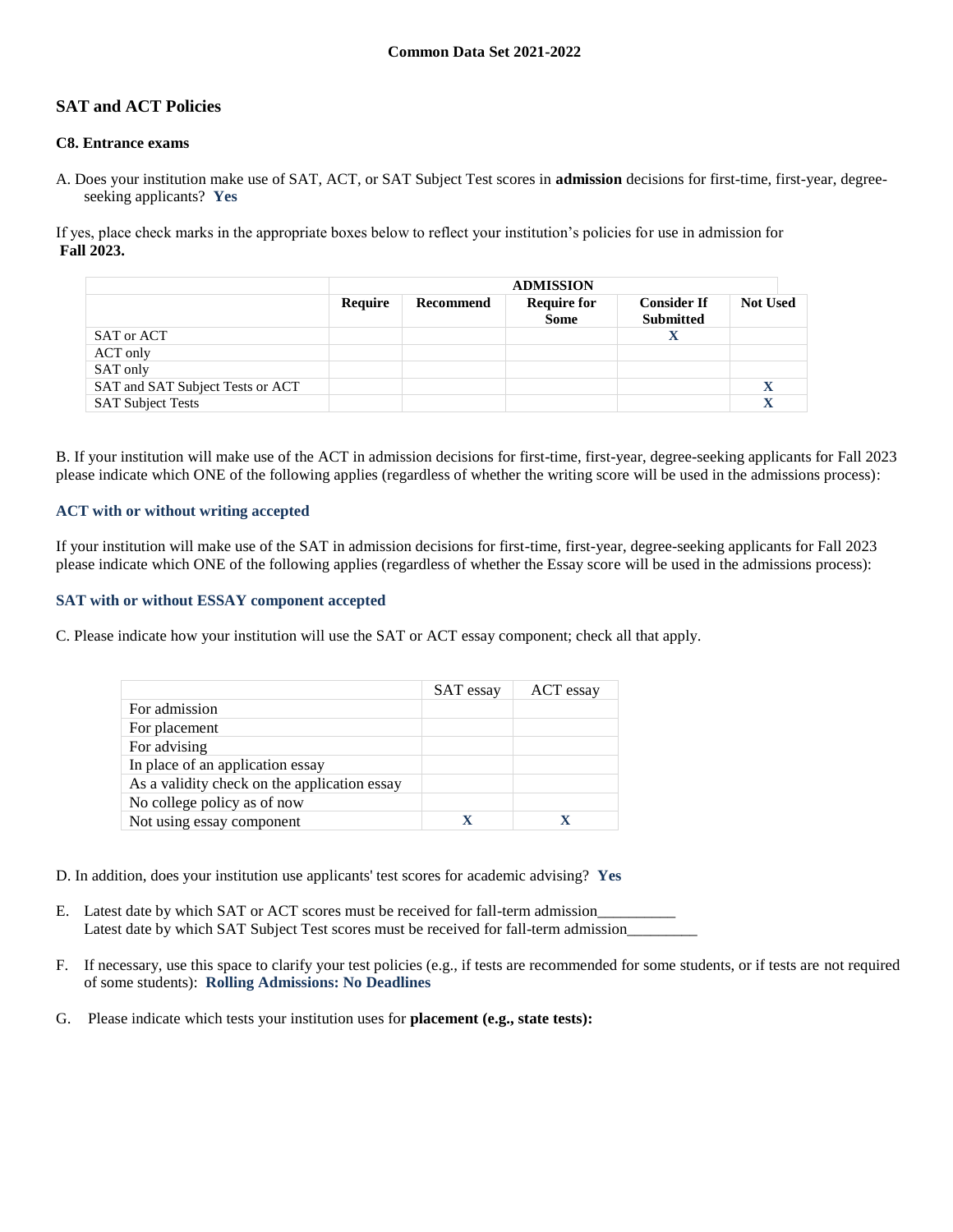# **Freshman Profile**

Provide information for **ALL enrolled, degree-seeking, full-time and part-time, first-time, first-year (freshman) students** enrolled in Fall 2019, including students who began studies during summer, international students/nonresident aliens, and students admitted under special arrangements.

**C9. Percent and number of first-time, first-year (freshman) students enrolled in Fall 2021 who submitted national standardized (SAT/ACT) test scores.** Include information for **ALL enrolled, degree-seeking, first-time, first-year (freshman) students who submitted test scores**. Do not include partial test scores (e.g., mathematics scores but not critical reading for a category of students) or combine other standardized test results (such as TOEFL) in this item. Do not convert SAT scores to ACT scores and vice versa.

| Percent submitting SAT scores | $27\%$ | Number submitting SAT scores | 153 |
|-------------------------------|--------|------------------------------|-----|
| Percent submitting ACT scores | 18%    | Number submitting ACT scores | 102 |

For each assessment listed below, report the score that represents the  $25<sup>th</sup>$  percentile (the score that 25 percent of the freshman population scored at or below) and the 75<sup>th</sup> percentile score (the score that 25 percent scored at or above).

| Assessment                                       | 25th Percentile<br><b>Score</b> | <b>75th Percentile</b><br><b>Score</b> |
|--------------------------------------------------|---------------------------------|----------------------------------------|
| <b>SAT Composite</b>                             | 1090                            | 1240                                   |
| <b>SAT Evidence-Based</b><br>Reading and Writing | 540                             | 620                                    |
| <b>SAT Math</b>                                  | 530                             | 610                                    |
| <b>ACT</b> Composite                             | 22                              | 28                                     |
| <b>ACT Math</b>                                  | 21                              | 27                                     |
| <b>ACT</b> English                               | 21                              | 28                                     |

Percent of first-time, first-year (freshman) students with scores in each range:

| Score<br>Range | <b>SAT Evidence-Based</b><br><b>Reading and Writing</b> | <b>SAT Math</b> |
|----------------|---------------------------------------------------------|-----------------|
| 700-800        | $7\%$                                                   | 3%              |
| 600-699        | 41%                                                     | 39%             |
| 500-599        | 48%                                                     | 50%             |
| 400-499        | 5%                                                      | 8%              |
| 300-399        | $0\%$                                                   | $0\%$           |
| 200-299        | $0\%$                                                   | $0\%$           |
|                | 100%                                                    | 100%            |

| Score Range | <b>SAT Composite</b> |
|-------------|----------------------|
| 1400-1600   | $1\%$                |
| 1200-1399   | 33%                  |
| 1000-1199   | 62%                  |
| 800-999     | 3%                   |
| 600-799     | $0\%$                |
| 400-599     | $0\%$                |
|             | 100%                 |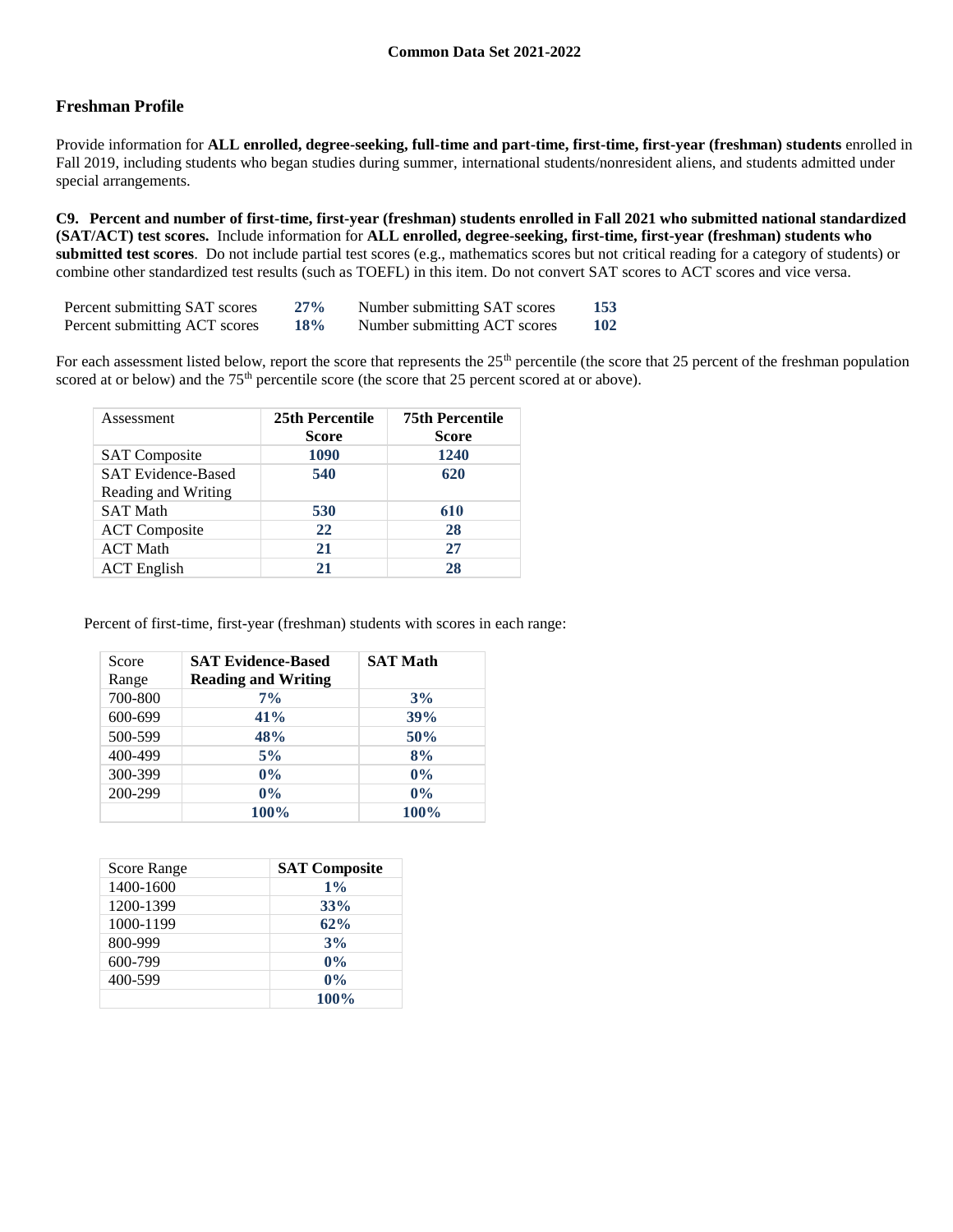| Score Range | ACT<br>Composite | <b>ACT English</b> | <b>ACT Math</b> |
|-------------|------------------|--------------------|-----------------|
| 30-36       | 18%              | 20%                | 12%             |
| 24-29       | 46%              | 35%                | 47%             |
| 18-23       | 35%              | 38%                | 35%             |
| $12 - 17$   | $1\%$            | 7%                 | 6%              |
| $6 - 11$    | $0\%$            | $0\%$              | $0\%$           |
| Below 6     | $0\%$            | 0%                 | 0%              |
|             | 100%             | 100%               | 100%            |

### **C10. Percent of all degree-seeking, first-time, first-year (freshman) students who had high school class rank within each of the following ranges (report information for those students from whom you collected high school rank information).**

| Percent in top tenth of high school graduating class          | 9%     |                                     |
|---------------------------------------------------------------|--------|-------------------------------------|
| Percent in top quarter of high school graduating class        | $27\%$ |                                     |
| Percent in top half of high school graduating class           | 63%    |                                     |
| Percent in bottom half of high school graduating class        | 37%    | $\{$ Top half + bottom half = 100%. |
| Percent in bottom quarter of high school graduating class 10% |        |                                     |

Percent of total first-time, first-year (freshman) students who submitted high school class rank: **75%**

#### **C11. Percentage of all enrolled, degree-seeking, first-time, first-year (freshman) students who had high school grade-point averages within each of the following ranges (using 4.0 scale). Report information only for those students from whom you collected high school GPA.**

| Percent who had GPA of 4.0                | 35%    |
|-------------------------------------------|--------|
| Percent who had GPA of 3.75 and 3.99      | 18%    |
| Percent who had GPA between 3.50 and 3.74 | 19%    |
| Percent who had GPA between 3.25 and 3.49 | $11\%$ |
| Percent who had GPA between 3.00 and 3.24 | 9%     |
| Percent who had GPA between 2.50 and 2.99 | $7\%$  |
| Percent who had GPA between 2.0 and 2.49  | $1\%$  |
| Percent who had GPA between 1.0 and 1.99  | $0\%$  |
| Percent who had GPA below 1.0             | $0\%$  |
|                                           | 100%   |

### **C12. Average high school GPA of all degree-seeking, first-time, first-year (freshman) students who submitted GPA: 3.80**

Percent of total first-time, first-year (freshman) students who submitted high school GPA: **99%**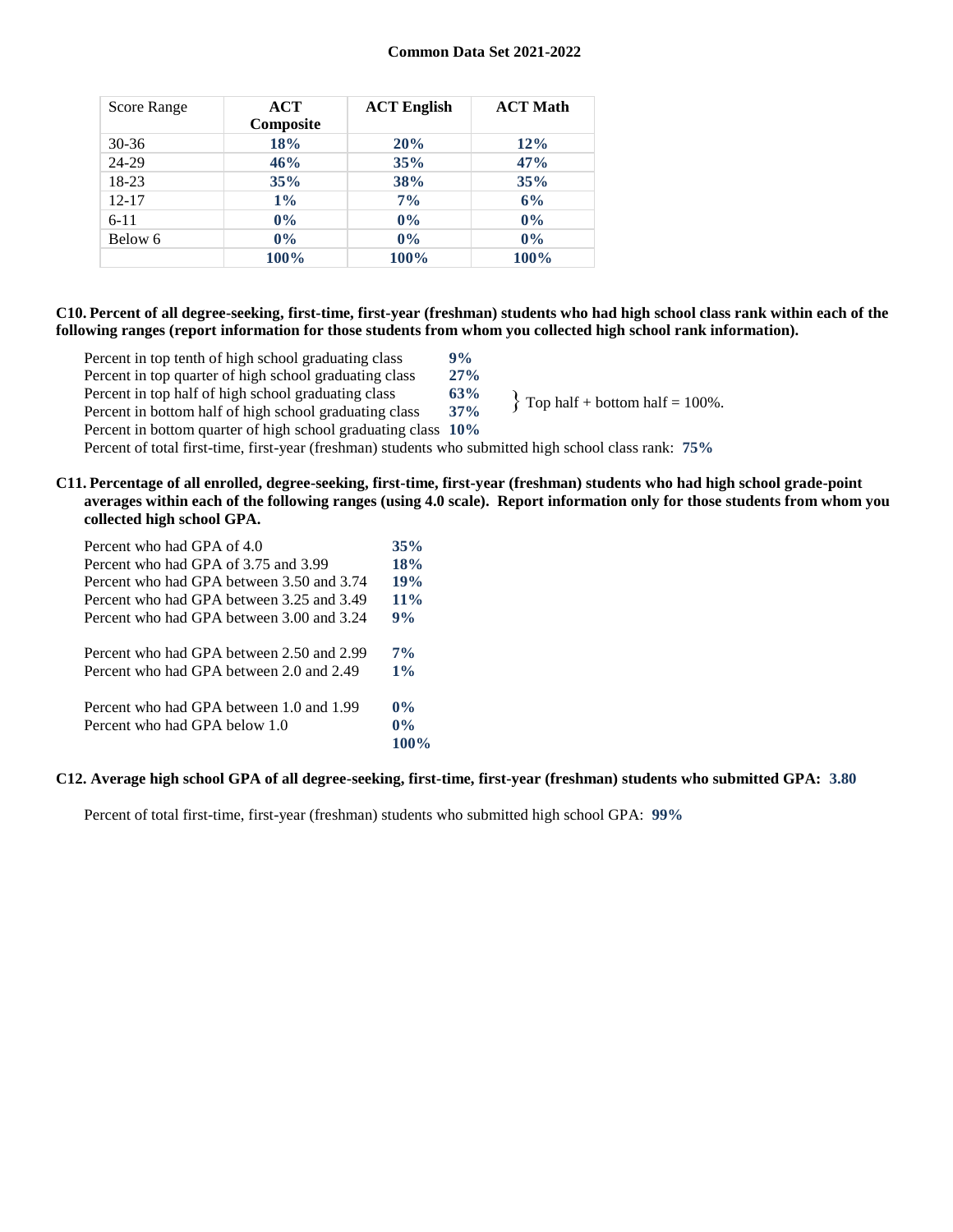### **Admission Policies**

### **C13. Application fee**

| Does your institution have an application fee?       | <b>Yes</b> |
|------------------------------------------------------|------------|
| Amount of application fee:                           | \$40       |
| Can it be waived for applicants with financial need? | <b>Yes</b> |

**If you have an application fee and an on-line application option, please indicate policy for students who apply on-line: Same fee**

**Can on-line application fee be waived for applicants with financial need? No**

#### **C14. Application closing date**

Does your institution have an application closing date? **No**

#### **C15. Are first-time, first-year students accepted for terms other than the fall? No**

#### **C16. Notification to applicants of admission decision sent** *(fill in one only)*

On a rolling basis beginning (date): **July 15**

#### **C17. Reply policy for admitted applicants** *(fill in one only)*

Must reply by (date): **May 1** Amount of housing deposit: **\$300** Refundable if student does not enroll? **X** Yes, in full **by May 1**

**C18. Deferred admission:** Does your institution allow students to postpone enrollment after admission? **No**

**C19. Early admission of high school students:** Does your institution allow high school students to enroll as full-time, first-time, firstyear (freshman) students one year or more before high school graduation? **No**

#### **Early Decision and Early Action Plans**

- **C21. Early decision:** Does your institution offer an early decision plan (an admission plan that permits students to apply and be notified of an admission decision well in advance of the regular notification date and that asks students to commit to attending if accepted) for first-time, first-year (freshman) applicants for fall enrollment? **No**
- **C22. Early action:** Do you have a nonbinding early action plan whereby students are notified of an admission decision well in advance of the regular notification date but do not have to commit to attending your college? **No**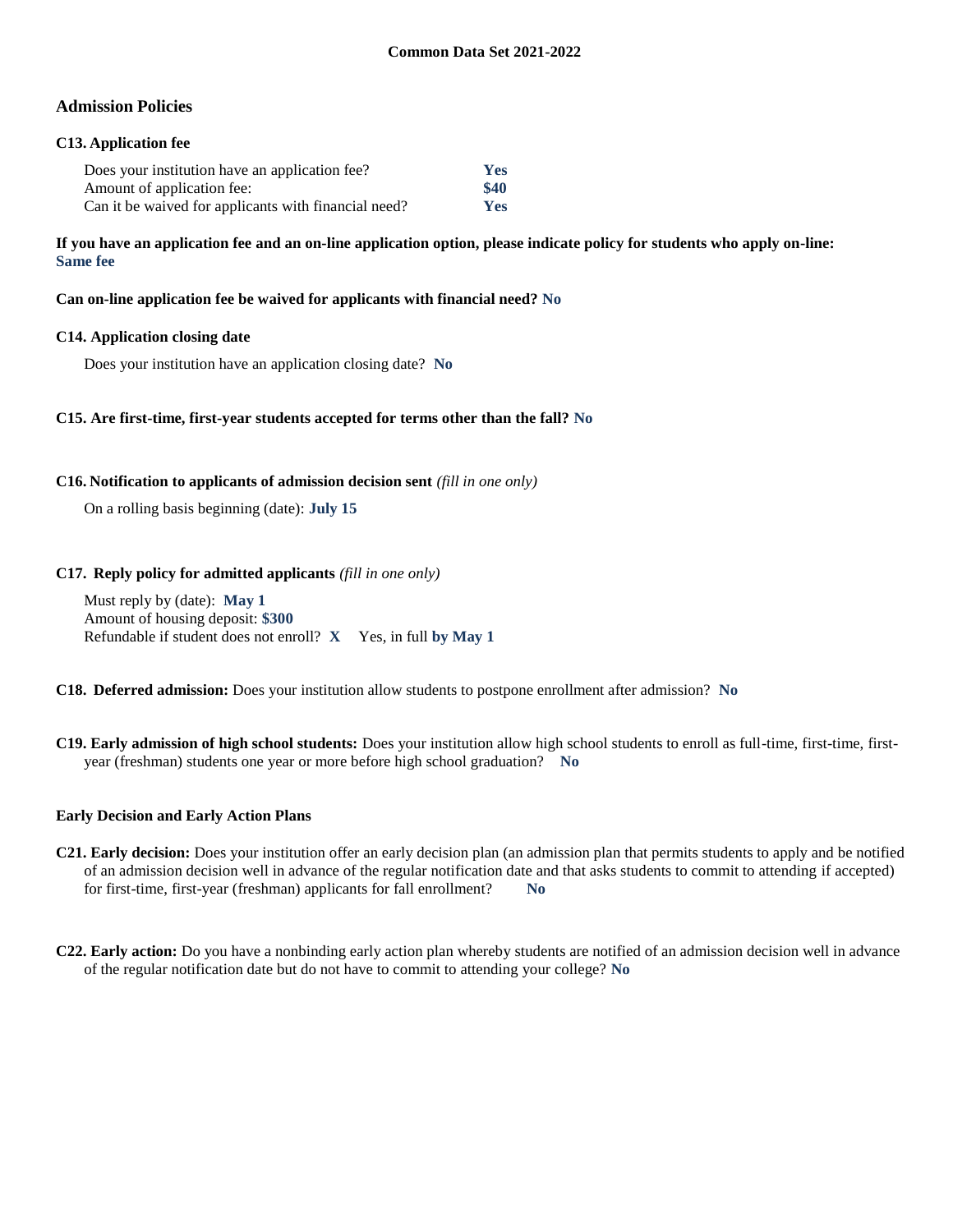### **D. TRANSFER ADMISSION**

### **Fall Applicants**

- **D1.** Does your institution enroll transfer students? **Yes** If yes, may transfer students earn advanced standing credit by transferring credits earned from course work completed at other colleges/universities? **Yes**
- **D2.** Provide the number of students who applied, were admitted, and enrolled as degree-seeking transfer students in Fall 2021.

|       | <b>Applicants</b> | <b>Admitted Applicants</b> | <b>Enrolled Applicants</b> |
|-------|-------------------|----------------------------|----------------------------|
| Men   | 231               | 132                        | 75                         |
| Women | 82                | 47                         | 24                         |
| Total | 313               | 174                        | 99                         |

#### **Application for Admission**

- **D3.** Indicate terms for which transfers may enroll: **Fall**
- **D4.** Must a transfer applicant have a minimum number of credits completed or else must apply as an entering freshman? **Yes** If yes, what is the minimum number of credits and the unit of measure? **24 semester hours**

 $\_$  ,  $\_$  ,  $\_$  ,  $\_$  ,  $\_$  ,  $\_$  ,  $\_$  ,  $\_$  ,  $\_$  ,  $\_$  ,  $\_$  ,  $\_$  ,  $\_$  ,  $\_$  ,  $\_$  ,  $\_$  ,  $\_$  ,  $\_$  ,  $\_$  ,  $\_$  ,  $\_$  ,  $\_$  ,  $\_$  ,  $\_$  ,  $\_$  ,  $\_$  ,  $\_$  ,  $\_$  ,  $\_$  ,  $\_$  ,  $\_$  ,  $\_$  ,  $\_$  ,  $\_$  ,  $\_$  ,  $\_$  ,  $\_$  , \_\_\_\_\_\_\_\_\_\_\_\_\_\_\_\_\_\_\_\_\_\_\_\_\_\_\_\_\_\_\_\_\_\_\_\_\_\_\_\_\_\_\_\_\_\_\_\_\_\_\_\_\_\_\_\_\_\_\_\_\_\_\_\_\_\_\_\_\_\_\_\_\_\_\_\_\_\_\_\_\_\_\_\_\_\_\_\_\_\_\_

**D5.** Indicate all items required of transfer students to apply for admission:

|                                                         | <b>Required</b><br>of All | Recommended<br>of All | Recommended<br>of Some | <b>Required of</b><br><b>Some</b> | Not required |
|---------------------------------------------------------|---------------------------|-----------------------|------------------------|-----------------------------------|--------------|
| High school transcript                                  | X                         |                       |                        |                                   |              |
| College transcript $(s)$                                |                           |                       |                        |                                   |              |
| Essay or personal statement                             |                           |                       |                        |                                   |              |
| Interview                                               |                           |                       |                        |                                   |              |
| Standardized test scores                                |                           |                       |                        |                                   | X            |
| Statement of good standing<br>from prior institution(s) |                           |                       |                        |                                   |              |

- **D6.** If a minimum high school grade point average is required of transfer applicants, specify (on a 4.0 scale): **2.0**
- **D7**. If a minimum college grade point average is required of transfer applicants, specify (on a 4.0 scale): **2.0**
- **D8**. List any other application requirements specific to transfer applicants: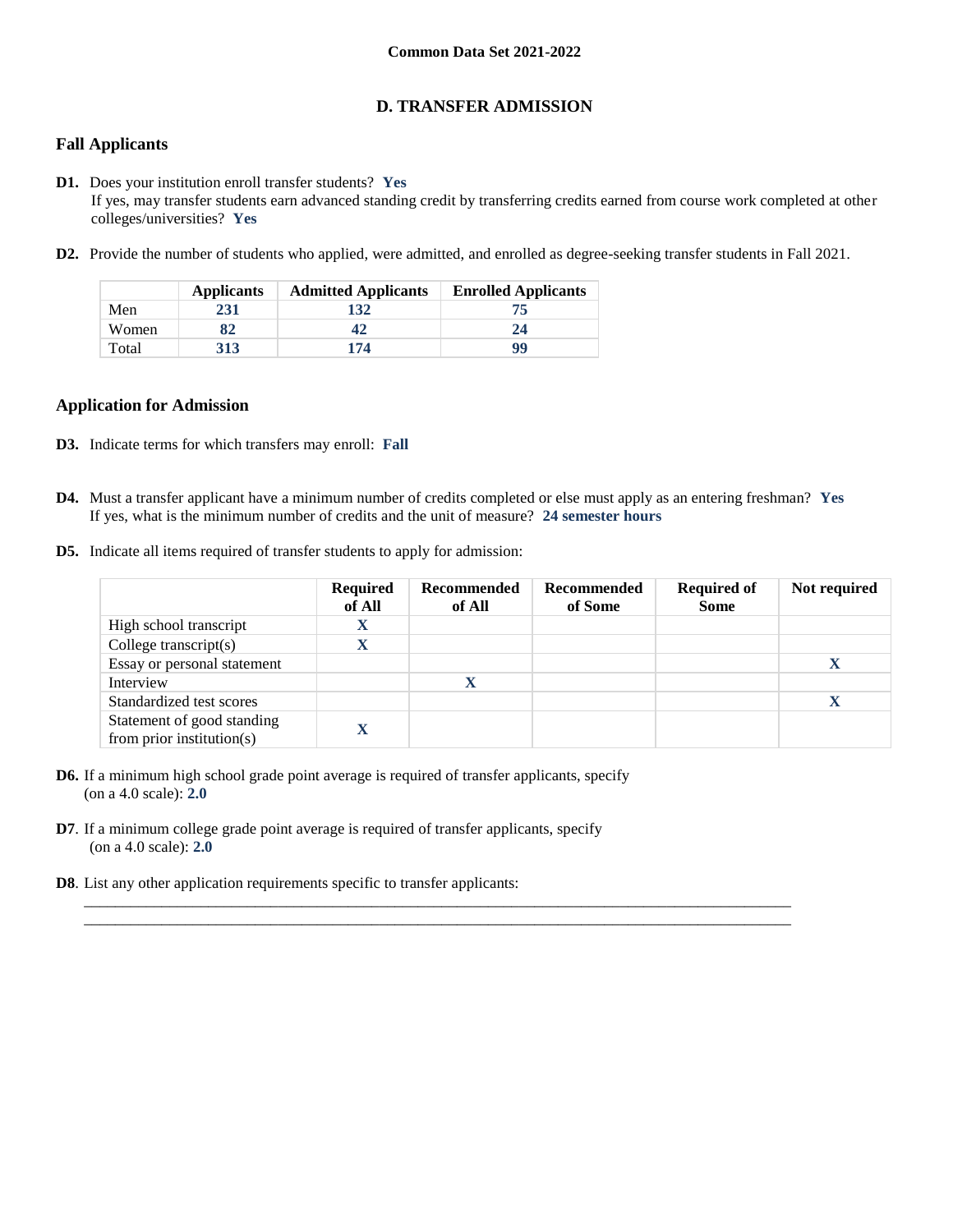**D9.** List application priority, closing, notification, and candidate reply dates for transfer students. If applications are reviewed on a continuous or rolling basis, place a check mark in the "Rolling admission" column.

|        | <b>Priority Date</b> | <b>Closing Date</b> | <b>Notification Date</b> | <b>Reply Date</b> | <b>Rolling</b><br><b>Admission</b> |
|--------|----------------------|---------------------|--------------------------|-------------------|------------------------------------|
| Fall   |                      |                     |                          |                   | X                                  |
| Winter |                      |                     |                          |                   |                                    |
| Spring |                      |                     |                          |                   |                                    |
| Summer |                      |                     |                          |                   |                                    |

- **D10.** Does an open admission policy, if reported, apply to transfer students? **No**
- **D11**. Describe additional requirements for transfer admission, if applicable:

### **Transfer Credit Policies**

- **D12.** Report the lowest grade earned for any course that may be transferred for credit: **C**
- **D13.** Maximum number of credits or courses that may be transferred from a two-year institution: Number \_\_\_\_\_\_ Unit type \_\_\_\_\_\_\_\_\_\_\_\_
- **D14**. Maximum number of credits or courses that may be transferred from a four-year institution: Number Unit type
- **D15.** Minimum number of credits that transfers must complete at your institution to earn an associate degree: **N/A**

\_\_\_\_\_\_\_\_\_\_\_\_\_\_\_\_\_\_\_\_\_\_\_\_\_\_\_\_\_\_\_\_\_\_\_\_\_\_\_\_\_\_\_\_\_\_\_\_\_\_\_\_\_\_\_\_\_\_\_\_\_\_\_\_\_\_\_\_\_\_\_\_\_\_\_\_\_\_\_\_\_\_\_\_\_\_\_\_\_ \_\_\_\_\_\_\_\_\_\_\_\_\_\_\_\_\_\_\_\_\_\_\_\_\_\_\_\_\_\_\_\_\_\_\_\_\_\_\_\_\_\_\_\_\_\_\_\_\_\_\_\_\_\_\_\_\_\_\_\_\_\_\_\_\_\_\_\_\_\_\_\_\_\_\_\_\_\_\_\_\_\_\_\_\_\_\_\_\_

- **D16.** Minimum number of credits that transfers must complete at your institution to earn a bachelor's degree:
- **D17.** Describe other transfer credit policies: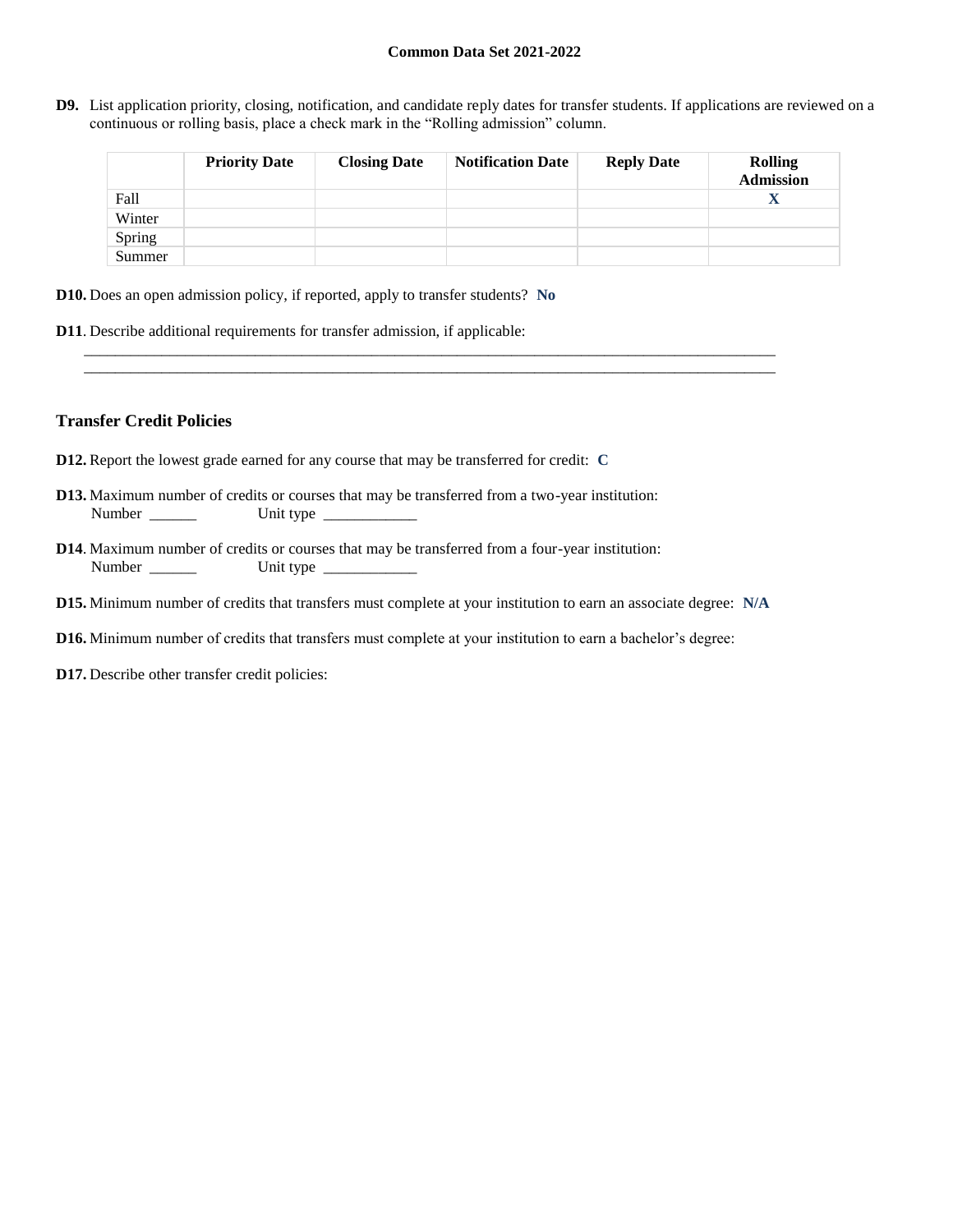## **Military Service Transfer Credit Policies**

**D18.** Does your institution accept the following military/veteran transfer credits:

| American Council on Education (ACE)      | <b>Yes</b> |
|------------------------------------------|------------|
| College Level Examination Program (CLEP) | <b>Yes</b> |
| DANTES Subject Standardized Tests (DSST) | <b>Yes</b> |

**D19.** Maximum number of credits or courses that may be transferred based on military education evaluated by the American Council on Education (ACE):

Number \_\_\_\_\_\_ Unit type \_\_\_\_\_\_\_\_\_\_\_\_

**D20.** Maximum number of credits or courses that may be transferred based on Department of Defense supported prior learning assessments (College Level Examination Program (CLEP) or DANTES Subject Standardized Tests (DSST)):

Number \_\_\_\_\_\_ Unit type \_\_\_\_\_\_\_\_\_\_\_\_

**D21.** Are the military/veteran credit transfer policies published on your website? **Yes**

If yes, please provide the URL where the policy can be located:

**<http://www.citadel.edu/root/registrar-approved-college-transfer-credits/military-coursework-policy>**

**D22**. Describe other military/veteran transfer credit policies unique to your institution: **1. The Citadel will follow the American Council of Education (ACE) Guide to the Evaluation of Educational Experiences in the Armed Services.**

**2. Official transcripts received from Joint Services Transcripts, Community College of the Air Force and Air University will be evaluated for lower-level and upper-level credit for military training and coursework.**

**3. Repeated/duplicated military training and coursework will not be posted. The determination of repeat/duplicate credit will be based on the ACE guide number for the course.**

**4. Transfer credit from military coursework is evaluated by the Registrar's Office for undergraduate programs only. Graduate students should contact their academic advisor regarding graduate-level credit listed on Joint Services Transcripts.**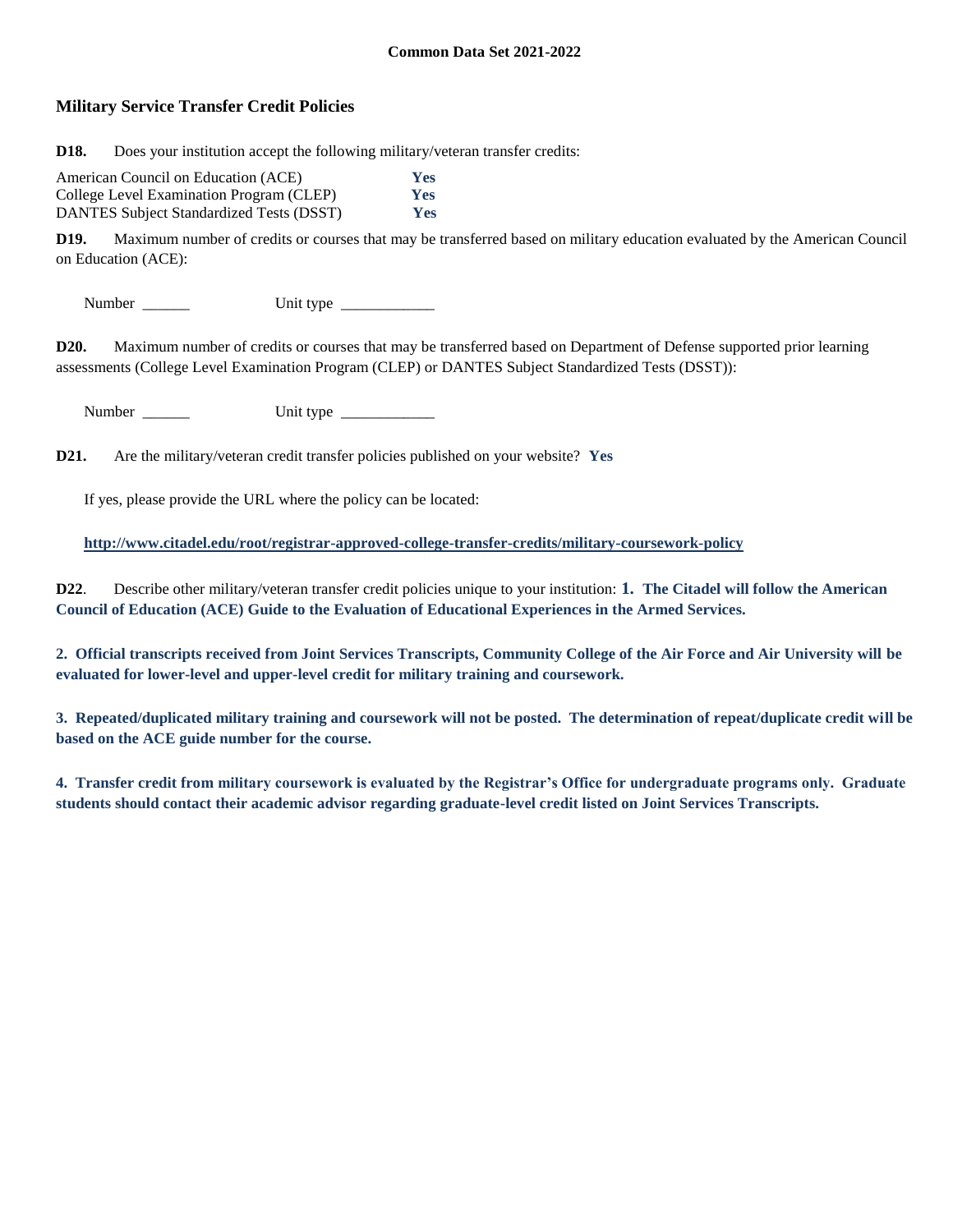# **E. ACADEMIC OFFERINGS AND POLICIES**

**E1. Special study options:** Identify those programs available at your institution. Refer to the glossary for definitions.

| <b>Cooperative education program</b> | Independent study                    |
|--------------------------------------|--------------------------------------|
| <b>Distance learning</b>             | <b>Internships</b>                   |
| Double major                         | <b>Study abroad</b>                  |
| English as a Second Language (ESL)   | <b>Teacher certification program</b> |
| <b>Honors</b> program                |                                      |

### **E3. Areas in which all or most students are required to complete some course work prior to graduation:**

| <b>English (including composition)</b> | <b>Mathematics</b>                |
|----------------------------------------|-----------------------------------|
| <b>Foreign languages</b>               | Sciences (biological or physical) |
| <b>History</b>                         | <b>Social science</b>             |
| <b>Other: ROTC, Leadership</b>         |                                   |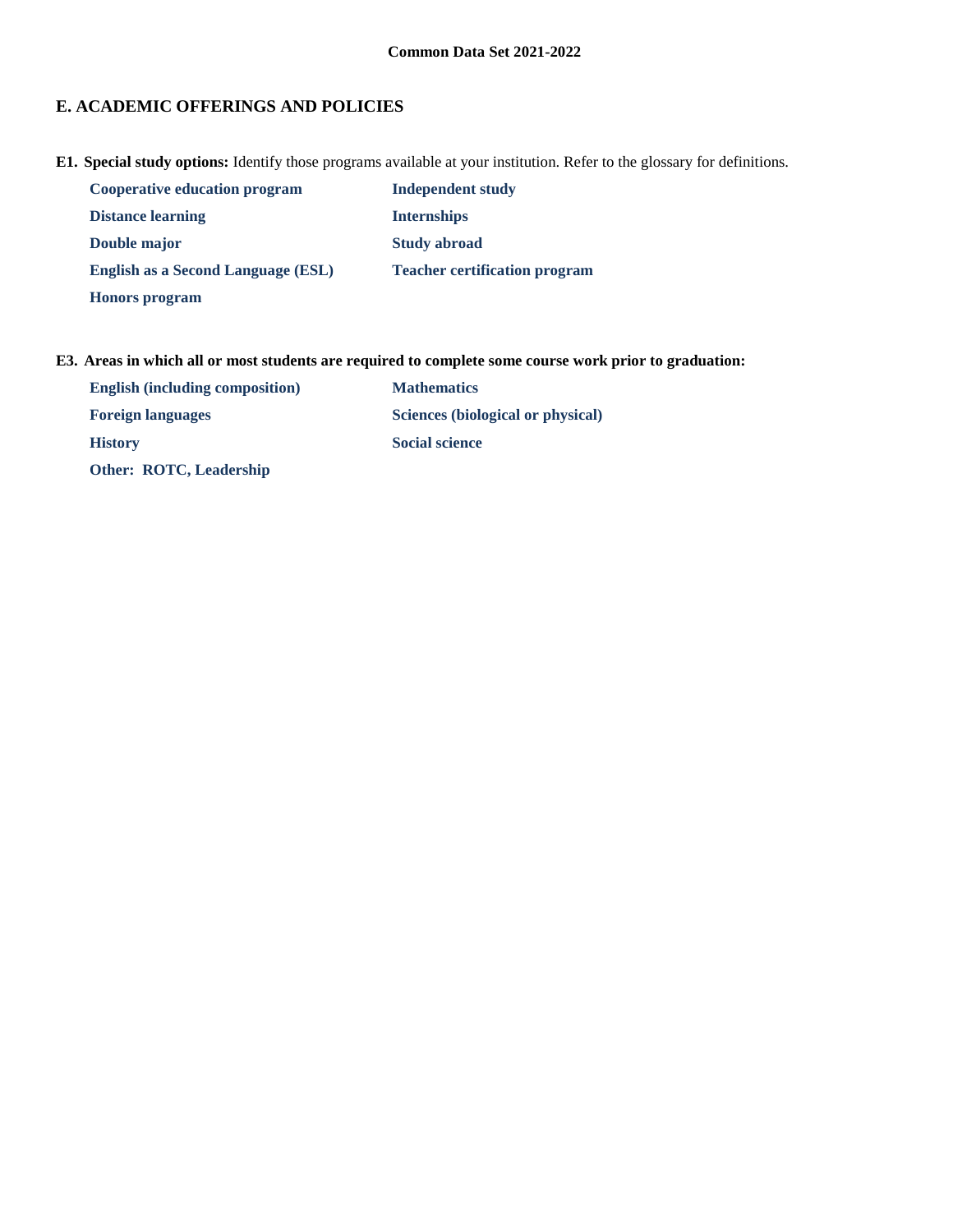# **F. STUDENT LIFE**

**F1. Percentages of first-time, first-year (freshman) degree-seeking students and degree-seeking undergraduates enrolled in Fall 2021 who fit the following categories:**

|                                                                      | First-time, first-year | Undergraduates |
|----------------------------------------------------------------------|------------------------|----------------|
|                                                                      | (freshman) students    |                |
| Percent who are from out of state (exclude international/nonresident |                        |                |
| aliens from the numerator and denominator)                           | 39%                    | 32%            |
| Percent of men who join fraternities                                 | $0\%$                  | $0\%$          |
| Percent of women who join sororities                                 | $0\%$                  | $0\%$          |
| Percent who live in college-owned, -operated, or -affiliated housing | $100\%$                | $100\%$        |
| Percent who live off campus or commute                               | $0\%$                  | $0\%$          |
| Percent of students age 25 and older                                 | $1\%$                  | 10%            |
| Average age of full-time students                                    | 18                     | 21             |
| Average age of all students (full- and part-time)                    | 18                     | 21             |

**F2. Activities offered** Identify those programs available at your institution.

**Campus Ministries Choral groups Concert band International Student Organization Literary magazine Marching band Pep band Student government Student newspaper Yearbook**

**F3. ROTC** (program offered in cooperation with Reserve Officers' Training Corps)

Army ROTC is offered: **On campus**

Naval ROTC is offered: **On campus**

Air Force ROTC is offered: **On campus**

**F4. Housing:** Check all types of college-owned, -operated, or -affiliated housing available for undergraduates at your institution.

**Coed dorms**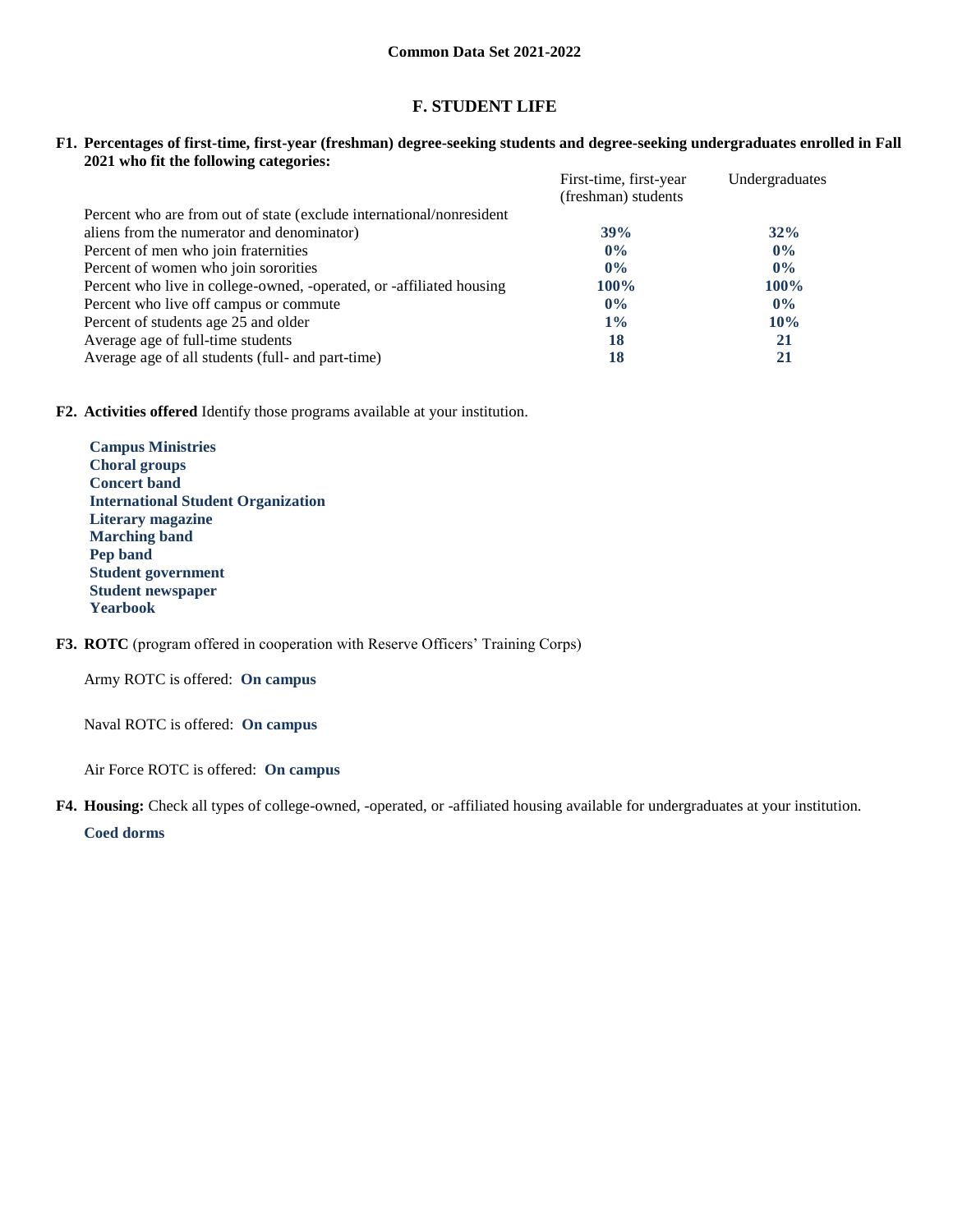# **G. ANNUAL EXPENSES**

#### **G0. Please provide the URL of your institution's net price calculator: http://www.citadel.edu/root/net-price-calculator**

#### **G1. Undergraduate full-time tuition, required fees, room and board**

List the typical tuition, required fees, and room and board for a full-time undergraduate student for the FULL 2022-2023 academic year (30 semester hours or 45 quarter hours for institutions that derive annual tuition by multiplying credit hour cost by number of credits). A full academic year refers to the period of time generally extending from September to June; usually equated to two semesters, two trimesters, three quarters, or the period covered by a four-one-four plan. Room and board is defined as double occupancy and 19 meals per week or the maximum meal plan. **Required fees** include only charges that all full-time students must pay that are *not* included in tuition (e.g., registration, health, or activity fees.) Do *not* include optional fees (e.g., parking, laboratory use). **Data available in July 2022**

|                             | <b>ESTIMATED</b>  |                       |  |  |
|-----------------------------|-------------------|-----------------------|--|--|
|                             | <b>FIRST-YEAR</b> | <b>UNDERGRADUATES</b> |  |  |
| PUBLIC INSTITUTION          |                   |                       |  |  |
| <b>Tuition and Fees:</b>    |                   |                       |  |  |
| In-district:                |                   |                       |  |  |
| In-state (out-of-district): |                   |                       |  |  |
| Out-of-state:               |                   |                       |  |  |
| <b>NONRESIDENT ALIEN:</b>   |                   |                       |  |  |
| <b>Tuition and Fees:</b>    |                   |                       |  |  |
|                             |                   |                       |  |  |
| <b>ROOM AND BOARD:</b>      |                   |                       |  |  |
| (on-campus)                 |                   |                       |  |  |

| G2. Number of credits per term a student can take for the stated full-time tuition |                |  |
|------------------------------------------------------------------------------------|----------------|--|
| G3. Do tuition and fees vary by year of study (e.g., sophomore, junior, senior)?   | N <sub>0</sub> |  |
| G4. Do tuition and fees vary by undergraduate instructional program?               | No             |  |

**G5. Provide the estimated expenses for a typical full-time undergraduate student: Data available in July 2022**

|                     | <b>ESTIMATED</b>             |                                                           |  |  |
|---------------------|------------------------------|-----------------------------------------------------------|--|--|
|                     | <b>Residents</b><br>(Cadets) | Commuters – not living at home<br>(Evening Undergraduate) |  |  |
| Books and supplies: |                              |                                                           |  |  |
| Room and Board:     |                              |                                                           |  |  |
| Transportation:     |                              |                                                           |  |  |
| Other expenses:     |                              |                                                           |  |  |

#### **G6. Undergraduate per-credit-hour charges (tuition only): Data available in July 2022**

|                             | <b>ESTIMATED</b> |
|-----------------------------|------------------|
| <b>PUBLIC INSTITUTIONS</b>  |                  |
| In-district:                |                  |
| In-state (out-of-district): |                  |
| Out-of-state:               |                  |
| NONRESIDENT ALIENS          |                  |
| $ONLINE+$                   |                  |
|                             |                  |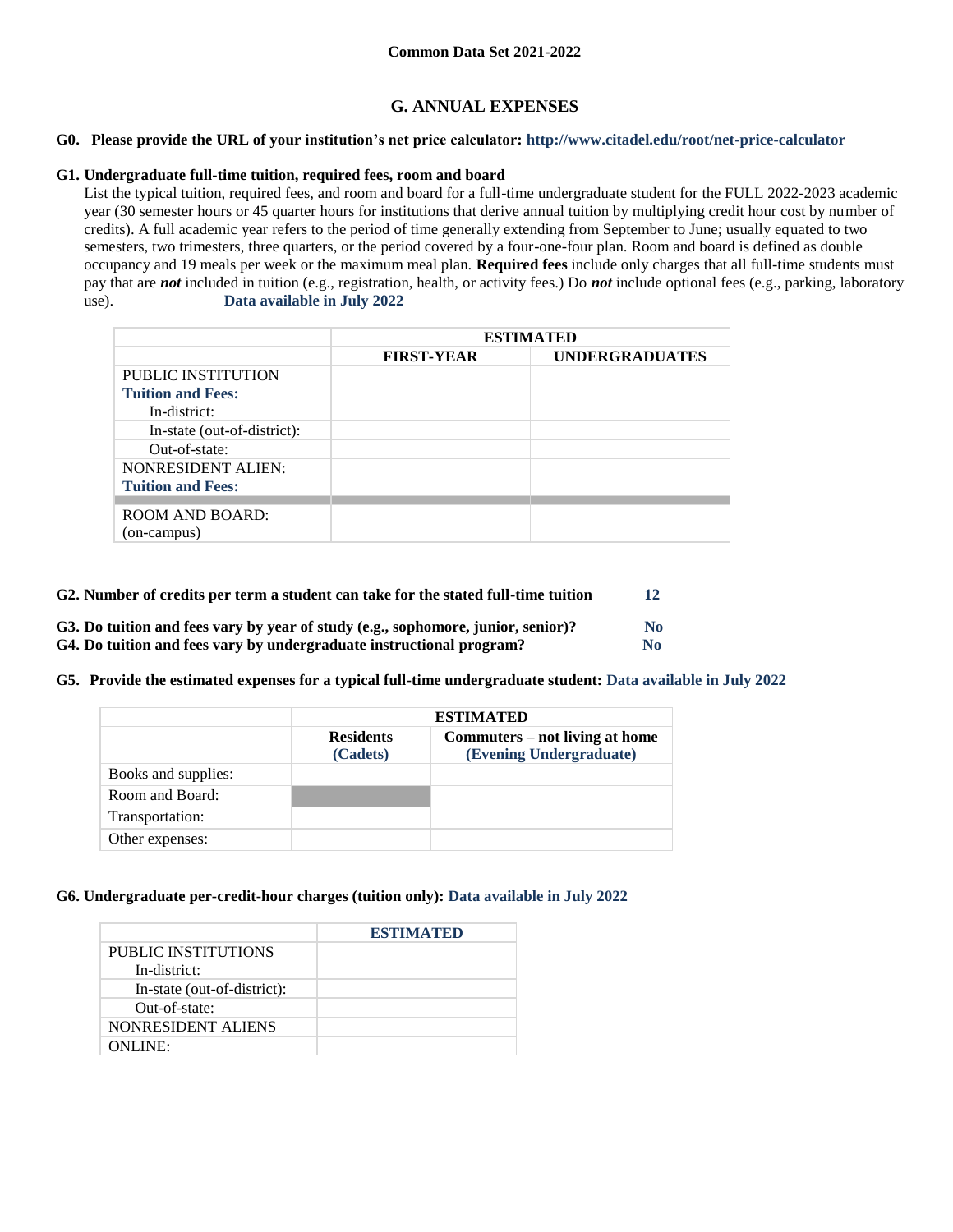# **H. FINANCIAL AID**

### **Aid Awarded to Enrolled Undergraduates**

**H1.** Enter total dollar amounts **awarded** to enrolled full-time and less than full-time degree-seeking undergraduates **(using the same cohort reported in CDS Question B1, "total degree-seeking" undergraduates)** in the following categories. (Note: If the data being reported are final figures for the 2020-2021 academic year (see the next item below), use the 2020-2021 academic year's CDS Question B1 cohort.) Include aid awarded to international students (i.e., those not qualifying for federal aid). **Aid that is non-needbased but that was used to meet need should be reported in the need-based aid column. (For a suggested order of precedence in assigning categories of aid to cover need, see the entry for "non-need-based scholarship or grant aid" on the last page of the definitions section.)**

Indicate the academic year for which data are reported for **items H1**, **H2**, **H2A**, and **H6** below: **2021-2022 estimated** 

Which needs-analysis methodology does your institution use in awarding institutional aid? **(Formerly H3) Federal methodology (FM)**

|                                                                                                                                                                                      | <b>Need-based</b><br>(Include non-need-based aid<br>use to meet need.) | Non-need-based<br>(Exclude non-need-based aid<br>use to meet need.) |
|--------------------------------------------------------------------------------------------------------------------------------------------------------------------------------------|------------------------------------------------------------------------|---------------------------------------------------------------------|
|                                                                                                                                                                                      | \$                                                                     | \$                                                                  |
| <b>Scholarships/Grants</b>                                                                                                                                                           |                                                                        |                                                                     |
| Federal                                                                                                                                                                              | \$2,832,031                                                            | \$173,211                                                           |
| State (i.e., all states, not only the state in which your<br>institution is located)                                                                                                 | \$3,281,426                                                            | \$2,421,874                                                         |
| Institutional: Endowed scholarships, annual gifts and<br>tuition funded grants, awarded by the college, excluding<br>athletic aid and tuition waivers (which are reported<br>below). | \$5,446,526                                                            | \$2,228,106                                                         |
| Scholarships/grants from external sources (e.g.,<br>Kiwanis, National Merit) not awarded by the college                                                                              | \$6,682,377                                                            | \$6,316,161                                                         |
| <b>Total Scholarships/Grants</b>                                                                                                                                                     | \$18,242,360                                                           | \$11,139,352                                                        |
| Self-Help                                                                                                                                                                            |                                                                        |                                                                     |
| Student loans from all sources (excluding parent loans)                                                                                                                              | \$9,560,988                                                            | \$4,301,941                                                         |
| Federal Work-Study                                                                                                                                                                   | \$61,455                                                               |                                                                     |
| State and other (e.g., institutional) work-<br>study/employment (Note: Excludes Federal Work-Study<br>captured above.)                                                               |                                                                        |                                                                     |
| <b>Total Self-Help</b>                                                                                                                                                               | \$9,622,443                                                            | \$4,301,941                                                         |
| <b>Parent Loans</b>                                                                                                                                                                  | \$5,070,479                                                            | \$1,174,552                                                         |
| <b>Tuition Waivers</b><br>Note: Reporting is optional. Report tuition waivers in this<br>row if you choose to report them. Do not report tuition<br>waivers elsewhere.               | \$543,960                                                              | \$301,260                                                           |
| <b>Athletic Awards</b>                                                                                                                                                               | \$2,365,463                                                            | \$2,840,330                                                         |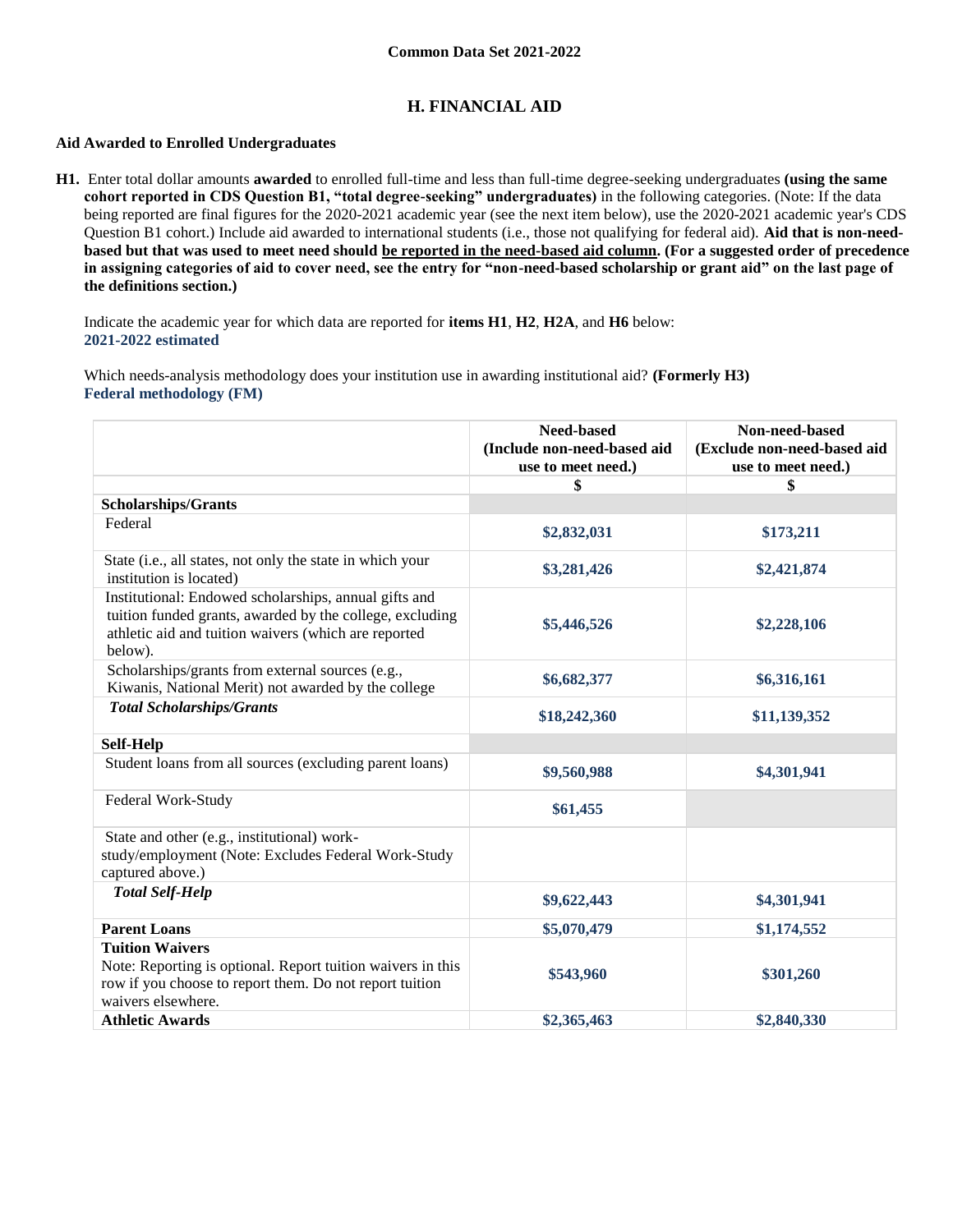**H2. Number of Enrolled Students Awarded Aid:** List the number of degree-seeking full-time and less-than-full-time undergraduates who applied for and were awarded financial aid from any source. **Aid that is non-need-based but that was used to meet need should be counted as need-based aid.** Numbers should reflect the cohort awarded the dollars reported in H1. Note: In the chart below, students may be counted in more than one row, and full-time freshmen should also be counted as full-time undergraduates.

|                  |                                                                                                                                                                                                                                                                                        | <b>First-time</b><br><b>Full-time</b><br>Freshmen | <b>Full-time</b><br>Undergrad<br>(Incl. Fresh) | <b>Less Than</b><br><b>Full-time</b><br>Undergrad |
|------------------|----------------------------------------------------------------------------------------------------------------------------------------------------------------------------------------------------------------------------------------------------------------------------------------|---------------------------------------------------|------------------------------------------------|---------------------------------------------------|
| a)               | Number of degree-seeking undergraduate students (CDS Item B1 if<br>reporting on Fall 2019 cohort)                                                                                                                                                                                      | 565                                               | 2,512                                          | 170                                               |
| b)               | Number of students in line a who applied for need-based financial aid                                                                                                                                                                                                                  | 449                                               | 1,786                                          | 79                                                |
| $\mathbf{c}$     | Number of students in line <b>b</b> who were determined to have financial need                                                                                                                                                                                                         | 306                                               | 1,253                                          | 59                                                |
| d)               | Number of students in line c who were awarded any financial aid                                                                                                                                                                                                                        | 290                                               | 1,210                                          | 53                                                |
| e)               | Number of students in line d who were awarded any need-based<br>scholarship or grant aid                                                                                                                                                                                               | 258                                               | 1,092                                          | 39                                                |
| f)               | Number of students in line d who were awarded any need-based self-help<br>aid                                                                                                                                                                                                          | 218                                               | 812                                            | 35                                                |
| g)               | Number of students in line <b>d</b> who were awarded any non-need-based<br>scholarship or grant aid                                                                                                                                                                                    | 52                                                | 315                                            | $\overline{2}$                                    |
| h)               | Number of students in line <b>d</b> whose need was fully met (exclude PLUS<br>loans, unsubsidized loans, and private alternative loans)                                                                                                                                                | 60                                                | 409                                            | 7                                                 |
| $\mathbf{i}$     | On average, the percentage of need that was met of students who were<br>awarded any need-based aid. Exclude any aid that was awarded in excess<br>of need as well as any resources that were awarded to replace EFC<br>(PLUS loans, unsubsidized loans, and private alternative loans) | 55%                                               | 68%                                            | 53%                                               |
| j)               | The average financial aid package of those in line <b>d.</b> Exclude any<br>resources that were awarded to replace EFC (PLUS loans, unsubsidized<br>loans, and private alternative loans)                                                                                              | \$15,792                                          | \$19,979                                       | \$5,712                                           |
| k)               | Average need-based scholarship or grant award of those in line e                                                                                                                                                                                                                       | \$15,114                                          | \$19,214                                       | \$4,351                                           |
| $\left( \right)$ | Average need-based self-help award (excluding PLUS loans,<br>unsubsidized loans, and private alternative loans) of those in line f                                                                                                                                                     | \$3,344                                           | \$4,228                                        | \$4,157                                           |
| m)               | Average need-based loan (excluding PLUS loans, unsubsidized loans,<br>and private alternative loans) of those in line f who were awarded a need-<br>based loan                                                                                                                         | \$3,344                                           | \$4,225                                        | \$4,157                                           |

**H2A. Number of Enrolled Students Awarded Non-need-based Scholarships and Grants:** List the number of degree-seeking fulltime and less-than-full-time undergraduates who had no financial need and who were awarded institutional non-need-based scholarship or grant aid. Numbers should reflect the cohort awarded the dollars reported in H1. Note: In the chart below, students may be counted in more than one row, and full-time freshmen should also be counted as full-time undergraduates.

|          |                                                                                                                                                                                                                      | <b>First-time</b><br><b>Full-time</b><br>Freshmen | <b>Full-time</b><br>Undergrad<br>(Incl. Fresh) | <b>Less Than</b><br><b>Full-time</b><br>Undergrad |
|----------|----------------------------------------------------------------------------------------------------------------------------------------------------------------------------------------------------------------------|---------------------------------------------------|------------------------------------------------|---------------------------------------------------|
| n)       | Number of students in line <b>a</b> who had no financial need and who were<br>awarded institutional non-need-based scholarship or grant aid (exclude<br>those who were awarded athletic awards and tuition benefits) | 169                                               | 709                                            | 8                                                 |
| $\Omega$ | Average dollar amount of institutional non-need-based scholarship and<br>grant aid awarded to students in line n                                                                                                     | \$9,052                                           | \$15,725                                       | \$2,818                                           |
| p)       | Number of students in line a who were awarded an institutional non-<br>need-based athletic scholarship or grant                                                                                                      | 47                                                | 288                                            | 3                                                 |
| q)       | Average dollar amount of institutional non-need-based athletic<br>scholarships and grants awarded to students in line p                                                                                              | \$28,616                                          | \$20,945                                       | \$6,323                                           |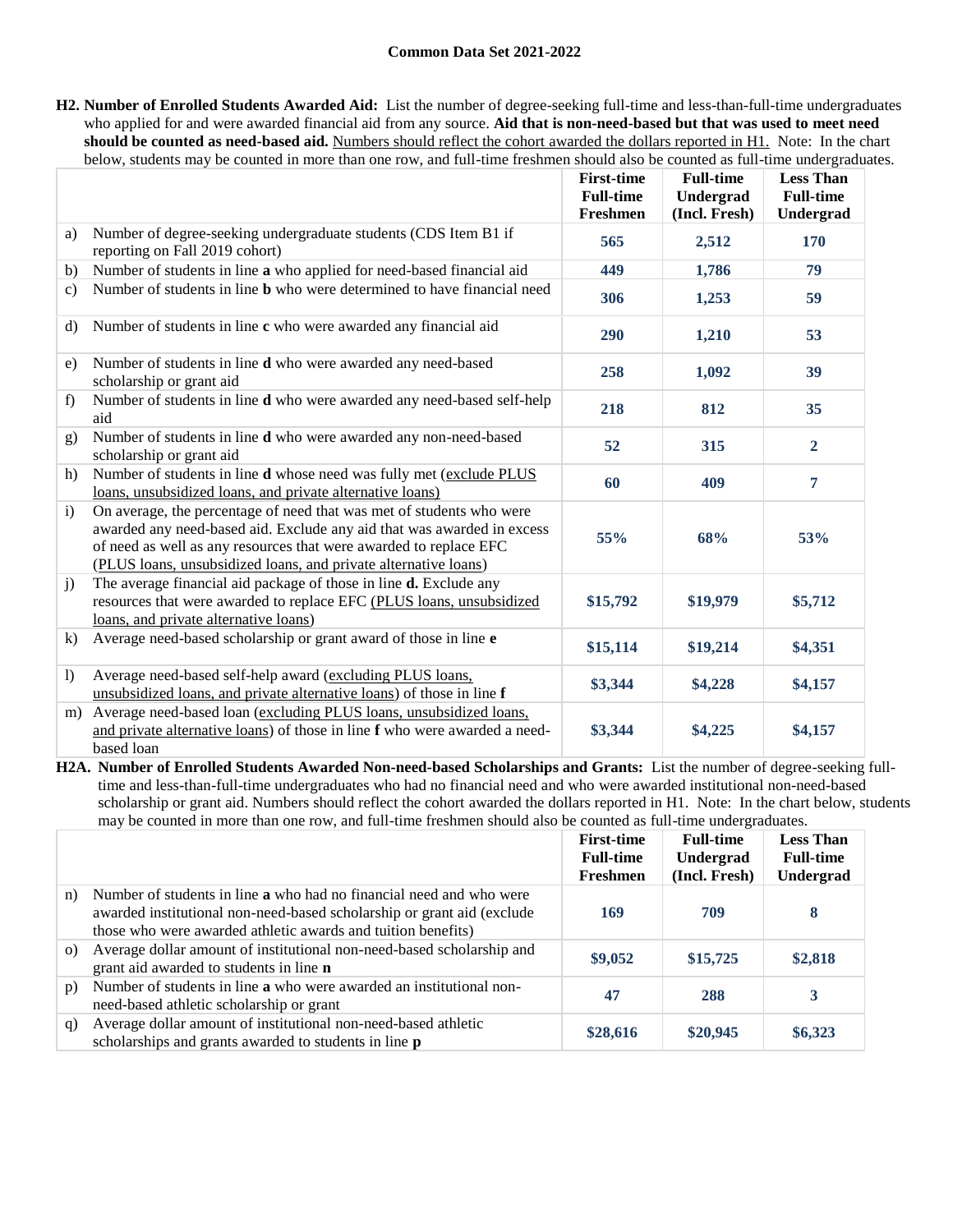Note: These are the graduates and loan types to include and exclude in order to fill out CDS H4 and H5. Include:

- \* 2021 undergraduate class: all students who started at your institution as first-time students and received a bachelor's degree between July 1, 2020 and June 30, 2021.
- \* only loans made to students who borrowed while enrolled at your institution.
- \* co-signed loans.

### Exclude:

- \* students who transferred in.
- \* money borrowed at other institutions.
- parent loans
- students who did not graduate or who graduated with another degree or certificate (but no bachelor's degree.

H4. Provide the number of students in the 2021 undergraduate class who started at your institution as first-time students and received a bachelor's degree between July 1, 2020 and June 30, 2021. Exclude students who transferred into your institution. **503**

H5. Number and percent of students in class (defined in H4 above) borrowing from federal, non-federal, and any loan sources, and the average (or mean) amount borrowed. NOTE: The "Average per-undergraduate-borrower cumulative principal borrowed," is designed to provide better information about student borrowing from federal and nonfederal (institutional, state, commercial) sources. The numbers, percentages, and averages for each row should be based only on the loan source specified for the particular row. For example, the federal loans average (row b) should only be the cumulative average of federal loans and the private loans average (row e) should only be the cumulative average of private loans.

|              | Source/Type of Loan                                                                                                                                                                                                                                          | Number in the<br>class (defined in<br>H <sub>4</sub> above) who<br>borrowed from<br>the types of loans<br>specified in the<br>first column | Percent of the<br>class (defined<br>above) who<br>borrowed from<br>the types of<br>loans specified in<br>the first<br>column (nearest<br>$1\%$ ) | Average per-undergraduate-<br>borrower cumulative principal<br>borrowed from the types of loans<br>specified in the first<br>column (nearest \$1) |
|--------------|--------------------------------------------------------------------------------------------------------------------------------------------------------------------------------------------------------------------------------------------------------------|--------------------------------------------------------------------------------------------------------------------------------------------|--------------------------------------------------------------------------------------------------------------------------------------------------|---------------------------------------------------------------------------------------------------------------------------------------------------|
| a)           | Any loan program: Federal Perkins,<br>Federal Stafford Subsidized and<br>Unsubsidized, institutional, state,<br>private loans that your institution is<br>aware of, etc. Include both Federal<br>Direct Student Loans and Federal<br>Family Education Loans. | 333                                                                                                                                        | 66%                                                                                                                                              | \$37,453                                                                                                                                          |
| b)           | Federal loan programs: Federal<br>Perkins, Federal Stafford Subsidized<br>and Unsubsidized. Include both<br>Federal Direct Student Loans and<br>Federal Family Education Loans.                                                                              | 318                                                                                                                                        | 63%                                                                                                                                              | \$19,605                                                                                                                                          |
| $\mathbf{c}$ | Institutional loan programs.                                                                                                                                                                                                                                 | $\bf{0}$                                                                                                                                   | $0\%$                                                                                                                                            | \$0                                                                                                                                               |
| d)           | State loan programs.                                                                                                                                                                                                                                         | $\mathbf{0}$                                                                                                                               | $0\%$                                                                                                                                            | \$0                                                                                                                                               |
| $\epsilon$ ) | Private student loans made by a bank<br>or lender.                                                                                                                                                                                                           | 122                                                                                                                                        | 24%                                                                                                                                              | \$50,734                                                                                                                                          |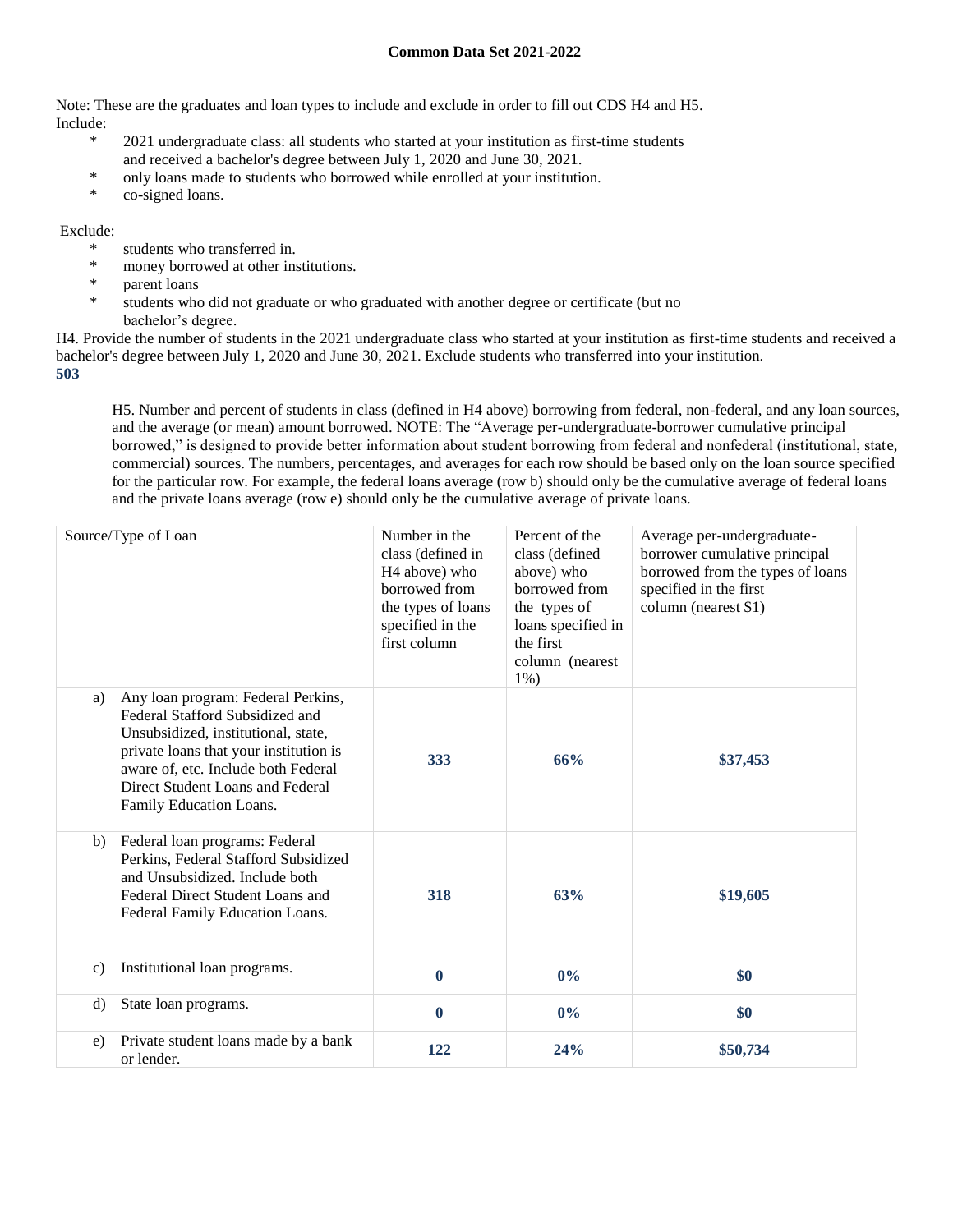**Aid to Undergraduate Degree-seeking Nonresident Aliens** (Note: Report numbers and dollar amounts for the same academic year checked in item H1.)

**H6.** Indicate your institution's policy regarding institutional scholarship and grant aid for undergraduate degree-seeking nonresident aliens:

**Institutional non-need-based scholarship or grant aid is available**

If institutional financial aid is available for undergraduate degree-seeking nonresident aliens, provide the number of undergraduate degree-seeking nonresident aliens who were awarded need-based or non-need-based aid: **3**

Average dollar amount of institutional financial aid awarded to undergraduate degree-seeking nonresident aliens: **\$25,337**

Total dollar amount of institutional financial aid awarded to undergraduate degree-seeking nonresident aliens: **\$76,010**

**H7.** Check off all financial aid forms nonresident alien first-year financial aid applicants must submit:

#### **FAFSA**

**International Student's Certification of Finances**

#### **Process for First-Year/Freshman Students**

**H8.** Check off all financial aid forms domestic first-year (freshman) financial aid applicants must submit:

#### **FAFSA**

**H9.** Indicate filing dates for first-year (freshman) students:

Priority date for filing required financial aid forms: **March 1** Deadline for filing required financial aid forms: No deadline for filing required forms (applications processed on a rolling basis): **X**

**H10.** Indicate notification dates for first-year (freshman) students (answer a or b):

a.) Students notified on or about (date): \_\_\_\_\_\_\_\_\_\_\_\_\_

b.) Students notified on a rolling basis: **Yes** If yes, starting date: **December 15**

#### **H11.** Indicate reply dates:

Students must reply by (date) **within 2 weeks of notification**.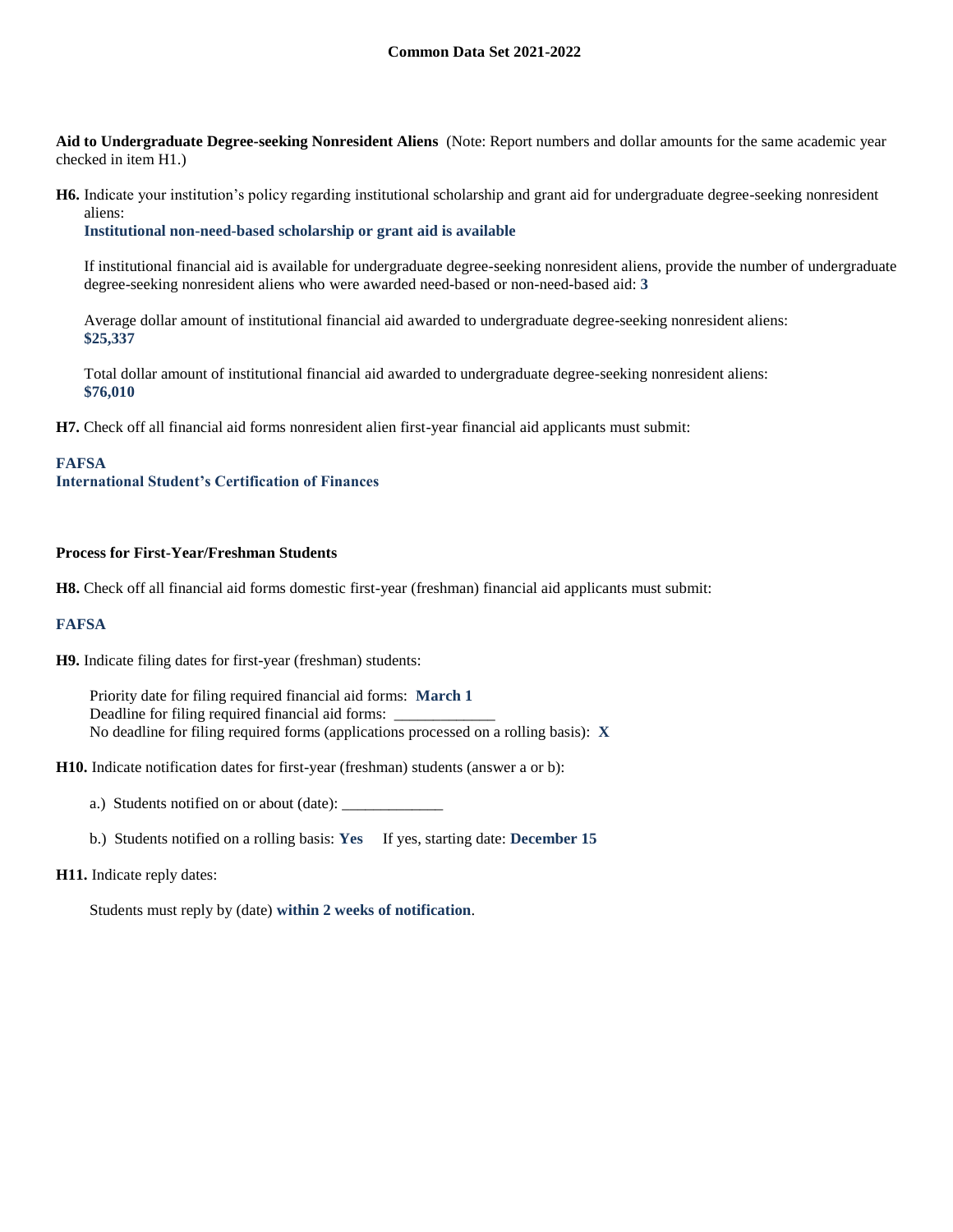### **Types of Aid Available**

Please check off all types of aid available to undergraduates at your institution:

**H12.** Loans

### FEDERAL DIRECT STUDENT LOAN PROGRAM (DIRECT LOAN)

- **X** Direct Subsidized Stafford Loans
- **X** Direct Unsubsidized Stafford Loans
- **X** Direct PLUS Loans
- **X** Federal Perkins Loans
- **X** Other (specify): **SC Teacher's Loan**

**H13.** Scholarships and Grants

NEED-BASED:

- **X** Federal Pell
- 
- **X** SEOG<br>**X** State so **X** State scholarships/grants
- **X** Private scholarships
- **X** College/university scholarship or grant aid from institutional funds

**H14.** Check off criteria used in awarding institutional aid. Check all that apply.

| Non-need    | <b>Need-based</b> |                    | Non-need | <b>Need-based</b> |                          |
|-------------|-------------------|--------------------|----------|-------------------|--------------------------|
| X           |                   | Academics          |          | л                 | Leadership               |
| X           |                   | Alumni affiliation |          |                   | Minority status          |
|             |                   | Art                |          |                   | Music/drama              |
| $\mathbf X$ |                   | Athletics          |          | X                 | Religious affiliation    |
|             |                   | Job skills         |          |                   | State/district residency |
| X           |                   | <b>ROTC</b>        |          |                   |                          |

**H15**. If your institution has recently implemented any major financial aid policy, program, or initiative to make your institution more affordable to incoming students such as replacing loans with grants, or waiving costs for families below a certain income level please provide details below: \_\_\_\_\_\_\_\_\_\_\_\_\_\_\_\_\_\_\_\_\_\_\_\_\_\_\_\_\_\_\_\_\_\_\_\_\_\_\_\_\_\_\_\_\_\_\_\_

\_\_\_\_\_\_\_\_\_\_\_\_\_\_\_\_\_\_\_\_\_\_\_\_\_\_\_\_\_\_\_\_\_\_\_\_\_\_\_\_\_\_\_\_\_\_\_\_\_\_\_\_\_\_\_\_\_\_\_\_\_\_\_\_\_\_\_\_\_\_\_\_\_\_\_\_\_\_\_\_\_\_

 $\overline{a_1}$  ,  $\overline{a_2}$  ,  $\overline{a_3}$  ,  $\overline{a_4}$  ,  $\overline{a_5}$  ,  $\overline{a_6}$  ,  $\overline{a_7}$  ,  $\overline{a_8}$  ,  $\overline{a_9}$  ,  $\overline{a_9}$  ,  $\overline{a_9}$  ,  $\overline{a_9}$  ,  $\overline{a_9}$  ,  $\overline{a_9}$  ,  $\overline{a_9}$  ,  $\overline{a_9}$  ,  $\overline{a_9}$  ,

\_\_\_\_\_\_\_\_\_\_\_\_\_\_\_\_\_\_\_\_\_\_\_\_\_\_\_\_\_\_\_\_\_\_\_\_\_\_\_\_\_\_\_\_\_\_\_\_\_\_\_\_\_\_\_\_\_\_\_\_\_\_\_\_\_\_\_\_\_\_\_\_\_\_\_\_\_\_\_\_\_\_\_\_\_\_\_\_\_\_\_\_\_\_\_\_\_\_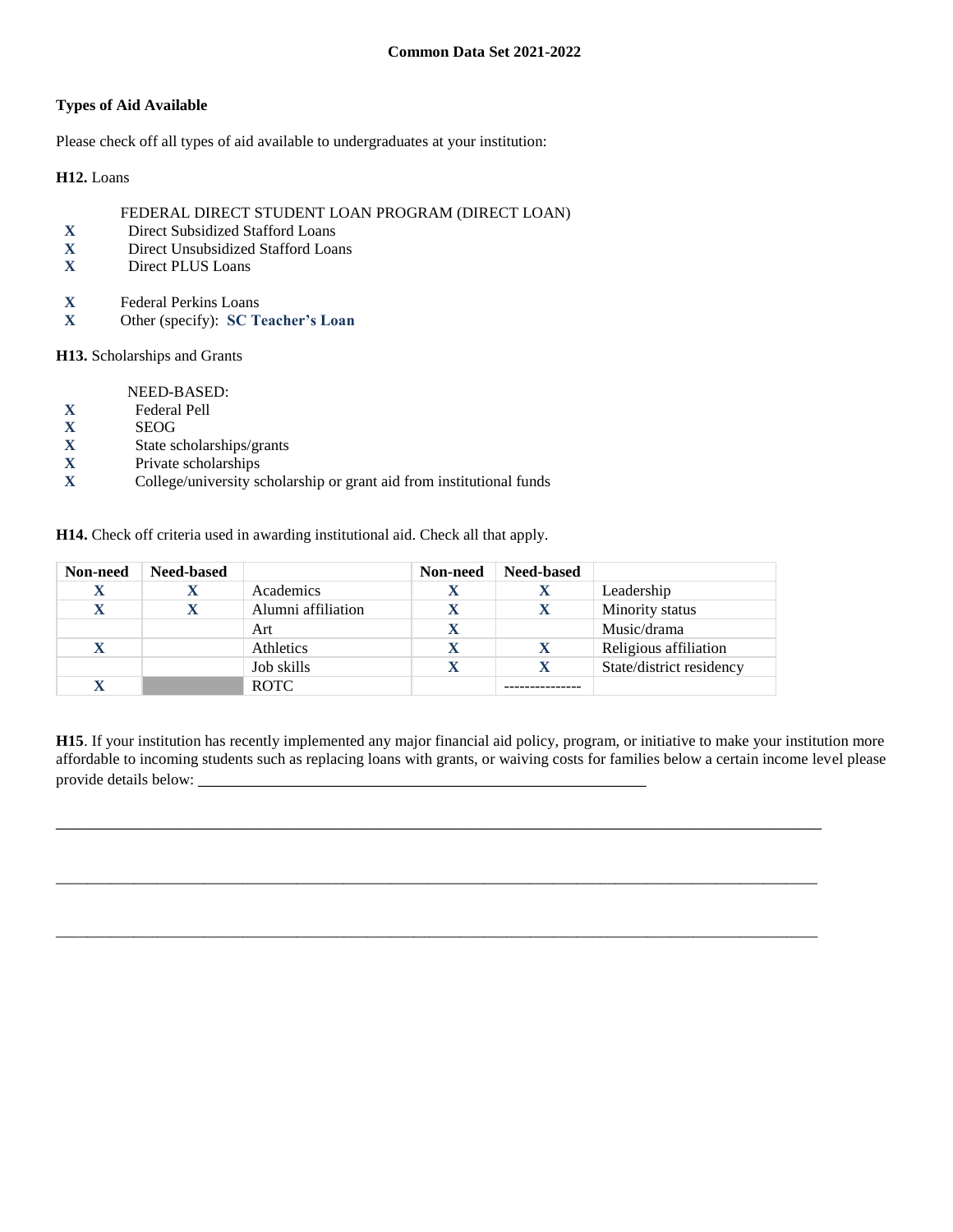# **I. INSTRUCTIONAL FACULTY AND CLASS SIZE**

**I-1. Please report the number of instructional faculty members in each category for Fall 2021. Include faculty who are on your institution's payroll on the census date your institution uses for IPEDS/AAUP.**

|                                                                                                                                                | <b>Full-time</b> | <b>Part-time</b> | <b>Total</b> |
|------------------------------------------------------------------------------------------------------------------------------------------------|------------------|------------------|--------------|
| Total number of instructional faculty<br>a.)                                                                                                   | 215              | <b>130</b>       | 345          |
| Total number who are members of<br>b.<br>minority groups                                                                                       | 41               | 13               | 54           |
| Total number who are women<br>c.)                                                                                                              | 83               | 53               | 136          |
| Total number who are men<br>d.                                                                                                                 | 132              | 77               | 209          |
| Total number who are nonresident aliens<br>e.)<br>(international)                                                                              | 1                | $\mathbf 0$      | 1            |
| Total number with doctorate, or other<br>$f_{\cdot}$ )<br>terminal degree                                                                      | 198              | 61               | 259          |
| Total number whose highest degree is a<br>g.)<br>master's but not a terminal master's                                                          | 14               | 64               | 78           |
| Total number whose highest degree is a<br>h.<br>bachelor's                                                                                     | 1                | 3                | 4            |
| Total number whose highest degree is<br>i.)<br>unknown or other (Note: Items $f$ , $g$ , $h$ , and<br><b>i</b> must sum up to item <b>a</b> .) | 0                | 2                | 2            |
| j.) Total number in stand-alone<br>graduate/professional programs in which<br>faculty teach virtually only graduate-level<br>students          | 0                | 0                | 0            |

### **I-2. Student to Faculty Ratio**

Report the Fall 2021 ratio of full-time equivalent students (full-time plus 1/3 part time) to full-time equivalent instructional faculty (full time plus 1/3 part time). In the ratio calculations, exclude both faculty and students in stand-alone graduate or professional programs such as medicine, law, veterinary, dentistry, social work, business, or public health in which faculty teach virtually only graduate level students. Do not count undergraduate or graduate student teaching assistants as faculty.

Fall 2021 Student to Faculty ratio: **11** to **1** (based on **3029** students and **268** faculty).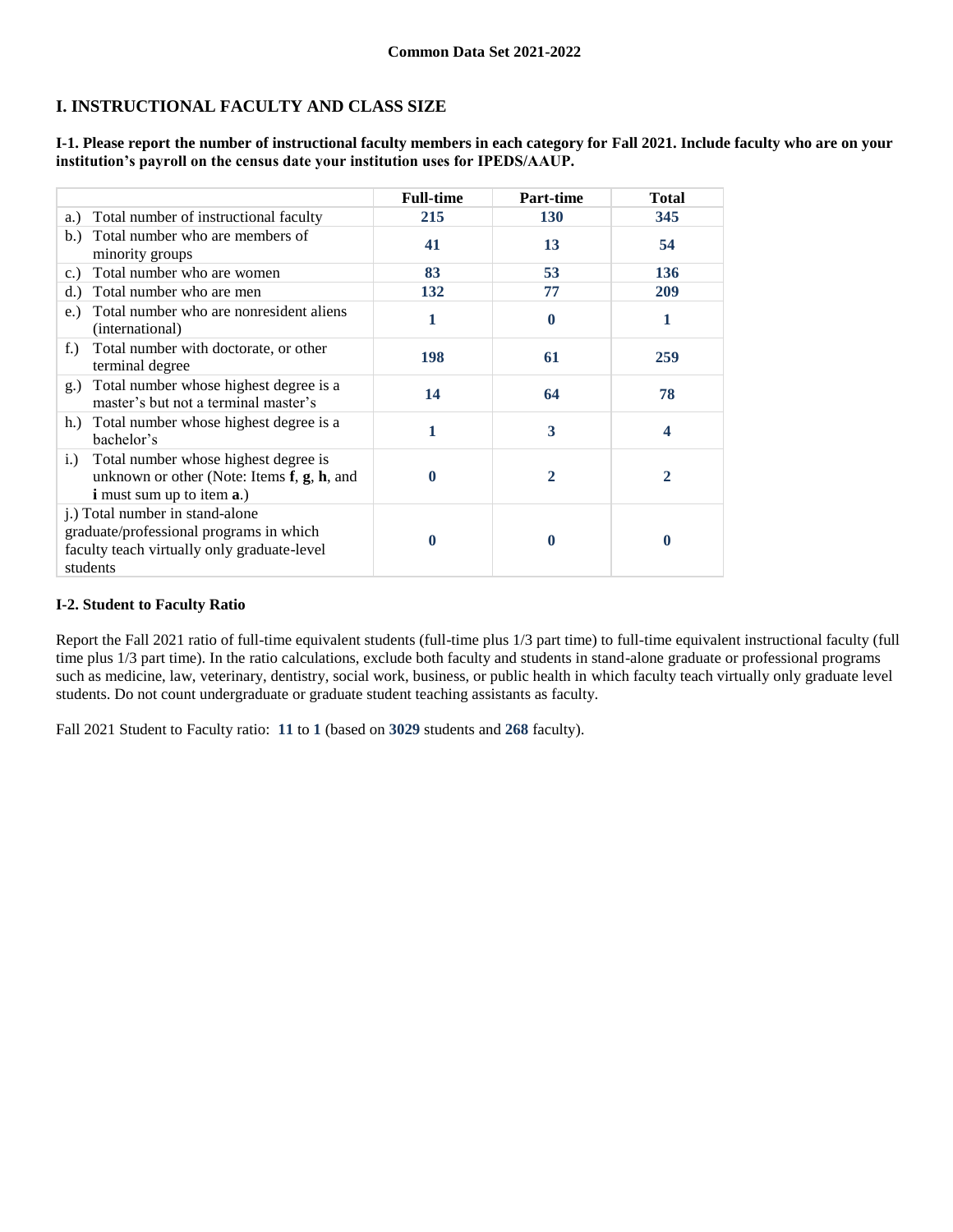### **I-3. Undergraduate Class Size**

In the table below, please use the following definitions to report information about the size of classes and class sections offered in the Fall 2021 term.

*Class Sections:* A class section is an organized course offered for credit, identified by discipline and number, meeting at a stated time or times in a classroom or similar setting, and not a subsection such as a laboratory or discussion session. Undergraduate class sections are defined as any sections in which at least one degree-seeking undergraduate student is enrolled for credit. Exclude distance learning classes and noncredit classes and individual instruction such as dissertation or thesis research, music instruction, or one-to-one readings. Exclude students in independent study, co-operative programs, internships, foreign language taped tutor sessions, practicums, and all students in one-on-one classes. Each class section should be counted only once and should not be duplicated because of course catalog cross-listings.

*Class Subsections:* A class subsection includes any subsection of a course, such as laboratory, recitation, and discussion subsections that are supplementary in nature and are scheduled to meet separately from the lecture portion of the course. Undergraduate subsections are defined as any subsections of courses in which degree-seeking undergraduate students enrolled for credit. As above, exclude noncredit classes and individual instruction such as dissertation or thesis research, music instruction, or one-to-one readings. Each class subsection should be counted only once and should not be duplicated because of cross-listings.

Using the above definitions, please report for each of the following class-size intervals the number of *class sections* and *class subsections* offered in Fall 2021. For example, a lecture class with 800 students who met at another time in 40 separate labs with 20 students should be counted once in the "100+" column in the class section column and 40 times under the "20-29" column of the class subsections table.

### **Number of Class Sections with Undergraduates Enrolled**

|                                      | Under graduate Class Size (provide numbers) |         |         |         |           |       |        |       |
|--------------------------------------|---------------------------------------------|---------|---------|---------|-----------|-------|--------|-------|
|                                      | $2-9$                                       | $10-19$ | $20-29$ | $30-39$ | $40 - 49$ | 50-99 | $100+$ | Total |
| <b>CLASS</b><br><b>SECTIONS</b>      | 95                                          | 291     | 269     | 66      | 4         |       |        | 726   |
|                                      |                                             |         |         |         |           |       |        |       |
|                                      | $2-9$                                       | $10-19$ | 20-29   | $30-39$ | 40-49     | 50-99 | $100+$ | Total |
| <b>CLASS SUB-</b><br><b>SECTIONS</b> | 29                                          | 64      | 7       |         |           |       |        | 100   |

**Undergraduate Class Size (provide numbers)**